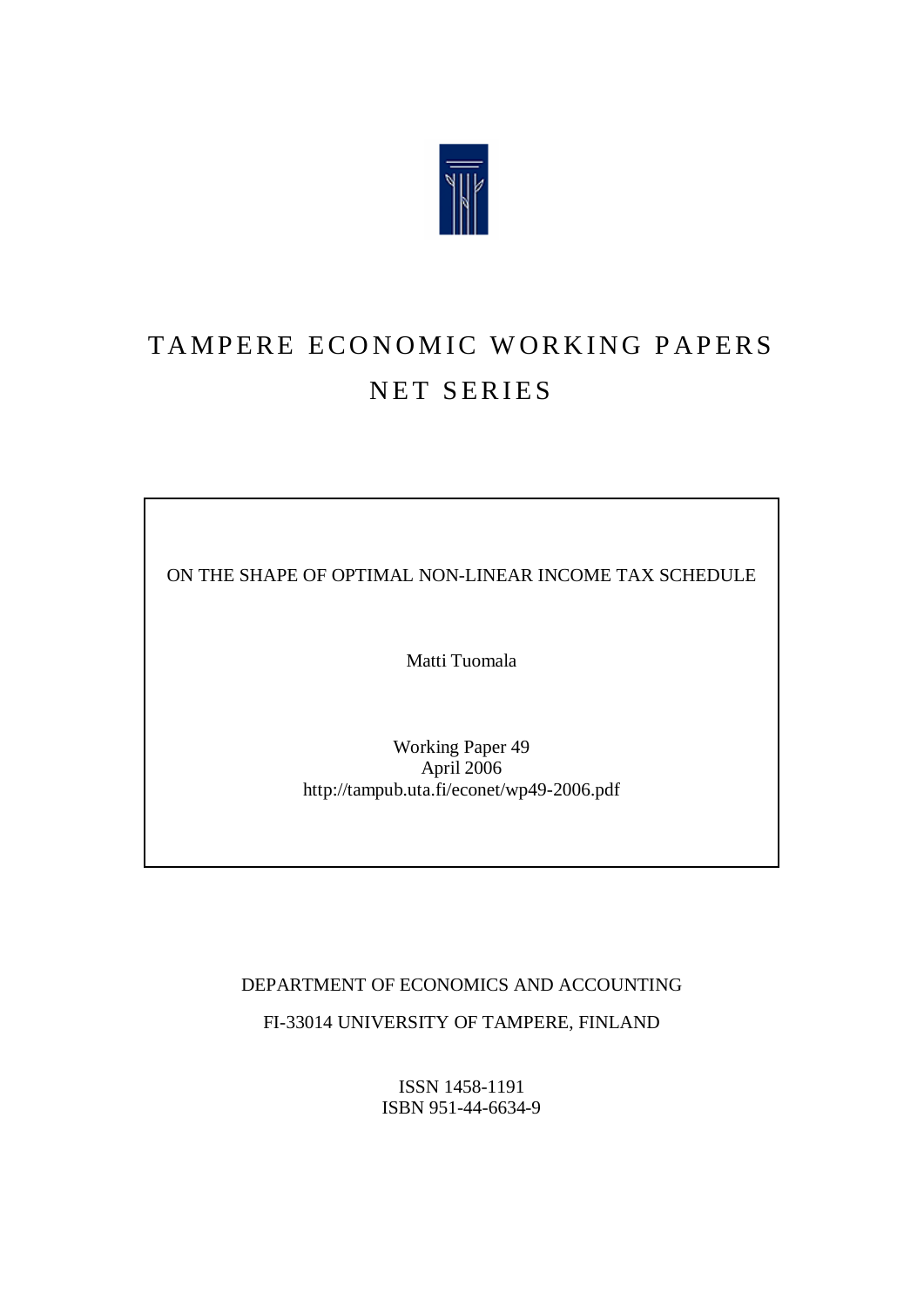# **On the shape of optimal non-linear income tax schedule**

# **Matti Tuomala**

2006-01-27

#### JEl.classification: H21, D31

Keywords: Optimal nonlinear income tax, distribution, numerical simulations

Abstract: This paper shows that the assumed distribution of earning abilities (wages) plays an important role in determining the optimal shape of non-linear income tax schedule. We replace the assumption of lognormal distribution used in several papers by the Champernowne distribution. Using numerical simulations we show that the U-shaped pattern of the marginal income tax rates can be obtained without assuming constant labour supply elasticity as in Diamond (1998) and Saez (2001). Our numerical results also suggest that it is either a sufficiently high inherent inequality or a combination of sufficiently high inherent inequality and sufficiently low revenue requirement that leads to a pattern of optimally increasing marginal tax rates. Furthermore, the paper also shows that the revenue requirement has a central role in determining the extent of redistribution and the level of the guaranteed minimum income.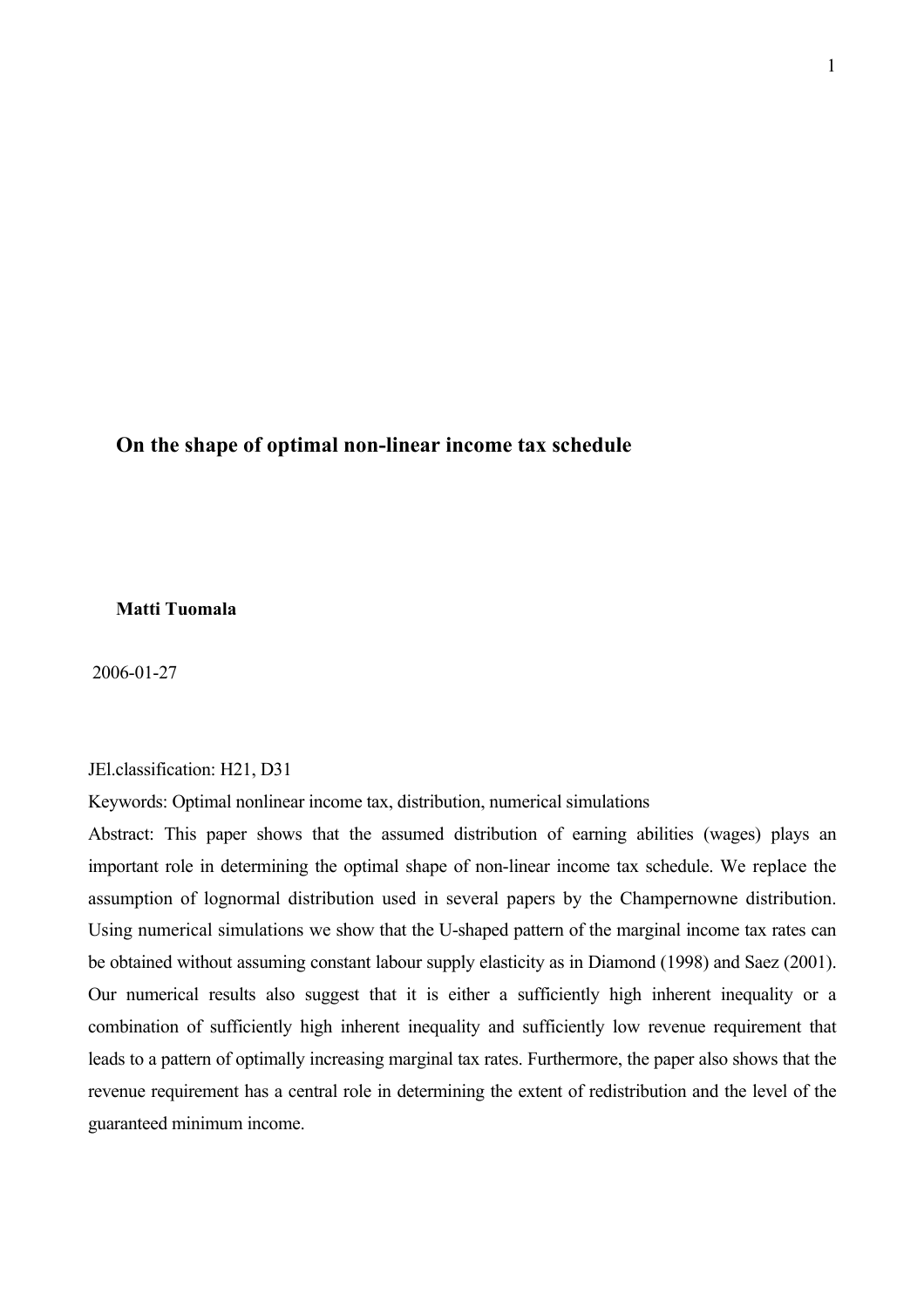#### **1. Introduction**

Optimal income tax schedules have been calculated under various assumptions. In simulations that followed Mirrlees (1971), the optimal income tax schedule typically exhibits an inverted U-shape. Results also turn out to be rather sensitive to particular assumptions. One of the key factors explaining the shape of optimal non-linear income tax schedule is the shape of the wage distribution among workers. As noted by Diamond (1998, page 93); "Presumably the relatively constant marginal tax rate in those simulations (Mirrlees,1971) would have had a different shape with a different assumed family of distributions". One of our aim in this paper is just to explore how sensitive the shape of the non-linear tax schedule is to the chosen distribution.

There are, however, studies indicating that results can change significantly if either a larger standard deviation is assumed , or if the distribution of wages is Pareto rather than lognormal. Kanbur-Tuomala (1994) retain the assumption of a log-normal distribution, but simulate cases in which the standard deviation is greater than in earlier calculations. They show that increases in wage inequality can alter the qualitative pattern of optimal marginal tax rates. The optimal graduation can indeed be such that marginal tax rates increase for the majority of the population, but there continues to exist a significant income range at the top where marginal tax rates decline. Diamond (1998) in turn presents evidence that the wage distribution assumed can affect the shape of the optimal income tax schedule. He shows that if preferences are quasi-linear in consumption, an explicit formula for the marginal tax rate can be derived in terms of the distribution of wages, the elasticity of labour supply and the social welfare function<sup>1</sup>[.](#page-2-0) For this case, he finds that above some critical wage level, the pattern of marginal rates is U-shaped if the elasticity of labour supply is constant, the density of wages is single peaked and wages follows the Pareto distribution above the modal wage<sup>[2](#page-2-1)</sup>. Boadway et al  $(2000)$  conduct a similar analysis for the quasi-linear preferences in leisure. Saez (2001) in a more general treatment, using an elasticity approach, showed that the optimal income tax schedule would be U-shaped. As Diamond (1998) Saez (2001) assumes that the elasticity of labour supply is constant at all productivity levels. He simulates on US data a marginal tax rate schedule that slopes upwards at around fairly high income level.

 $\overline{a}$ 

<span id="page-2-0"></span> $<sup>1</sup>$  See also Atkinson (1990,1995).</sup>

<span id="page-2-1"></span> $2$  Dahan-Strawczynski (2000) show, however, that a rising marginal tax rates at high incomes presented by Diamond (1998) depend on the assumption of utility of consumption. Their simulations focus only on high levels of income, not the whole schedule.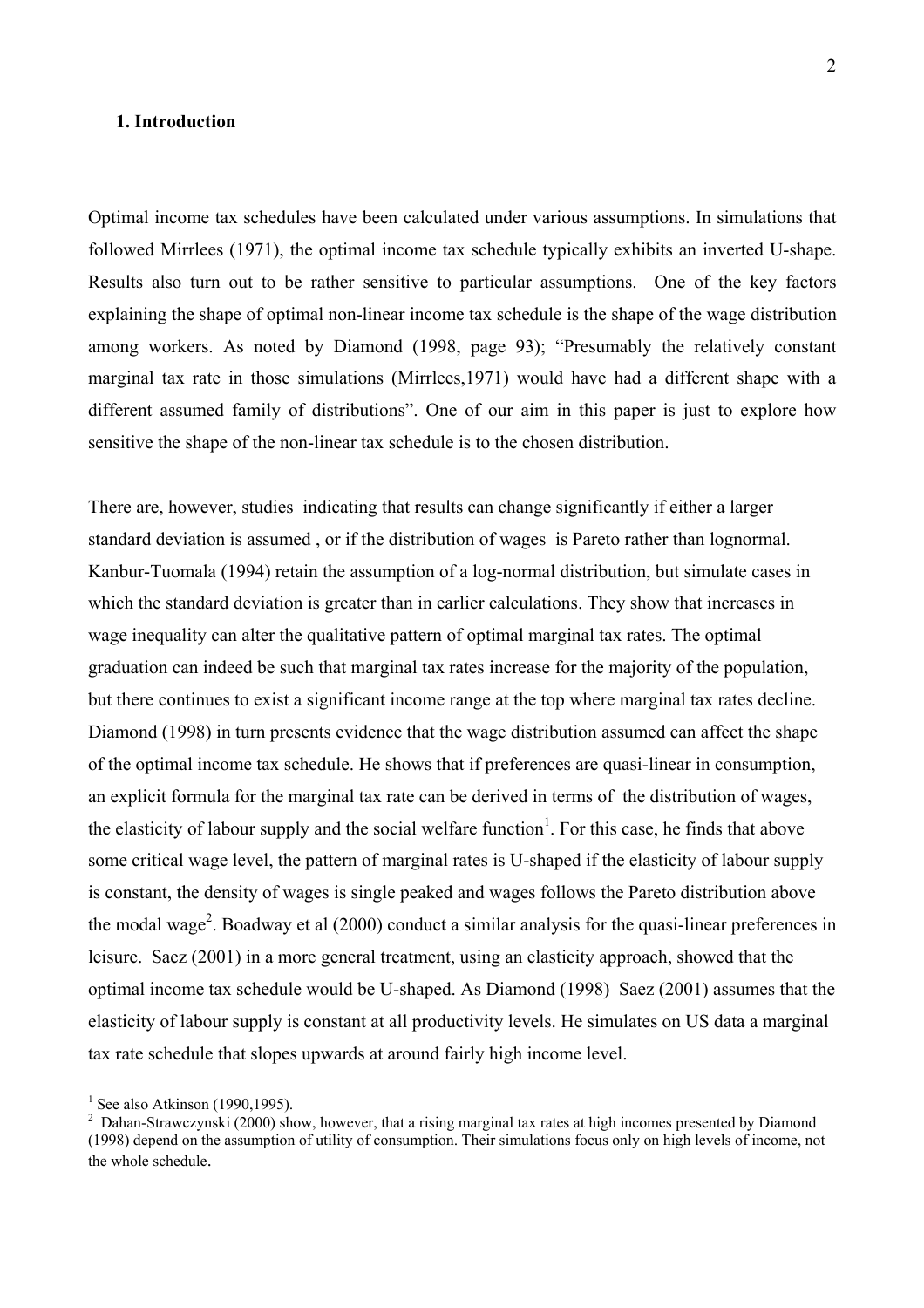Because one of the key factors explaining the shape of an optimal income tax schedule is the assumed family of distributions of earning abilities, it is an interest to look at other distributions than the lognormal and the Pareto distribution. As in Bevan (2005) we replace the lognormal distribution by the Champernowne distribution<sup>[3](#page-3-0)</sup>. As commonly known the lognormal distribution fits reasonable well over a large part of income range but diverges markedly at the both tails. The Pareto distribution in turn fits well at the upper tail. Champernowne (1952) proposes a model in which individual incomes were assumed to follow a random walk in the logarithmic scale. Here we use the two parameter version of the Champernowne distribution. This distribution approaches asymptotically a form of Pareto distribution for large values of wages but it also has an interior maximum (see Figure 1).

In principle, the revenue requirement will affect the shape of the optimal tax schedule. There are very few analytical results (if any) in this area. The previous numerical calculations suggest that within a range of -10% of GDP to 10% of GDP the revenue requirement has just no effect on the shape of the marginal tax rate schedule, except for raising or lowering of the whole schedule (see Tuomala, 1984 and 1990). While going outside the range, at least in negative direction, is perhaps implausible in the context of the national economy, when redistributing between groups within an economy this is no longer the case. For example, the subsidy given to pensioners as group (as a fraction of their pretransfer income) is probably quite high. Immonen et al (1999) show that in some cases it is optimal to transfer 50% or even 100% of pre-transfer group income to a group. They find that in these cases the optimal within group tax schedule shows increasing marginal tax rates. On the other hand in the previous numerical calculations revenue requirement has been implausible low. Therefore in this paper we study numerically how the higher revenue requirement will affect the shape of the tax schedule.

Other questions we explore in this paper are how sensitive is the shape of tax schedule to the interaction between the family of distributions of wages assumed and the utility function, how sensitive is the level of the lump sum transfer component of the tax system to the specification of the model, and what is the relationship between the lump sum transfer and the progressivity of tax schedule.

<span id="page-3-0"></span><sup>&</sup>lt;sup>3</sup> It is often (also in an earlier version of this paper) referred to as the Fisk distribution (see Fisk, 1961a,b).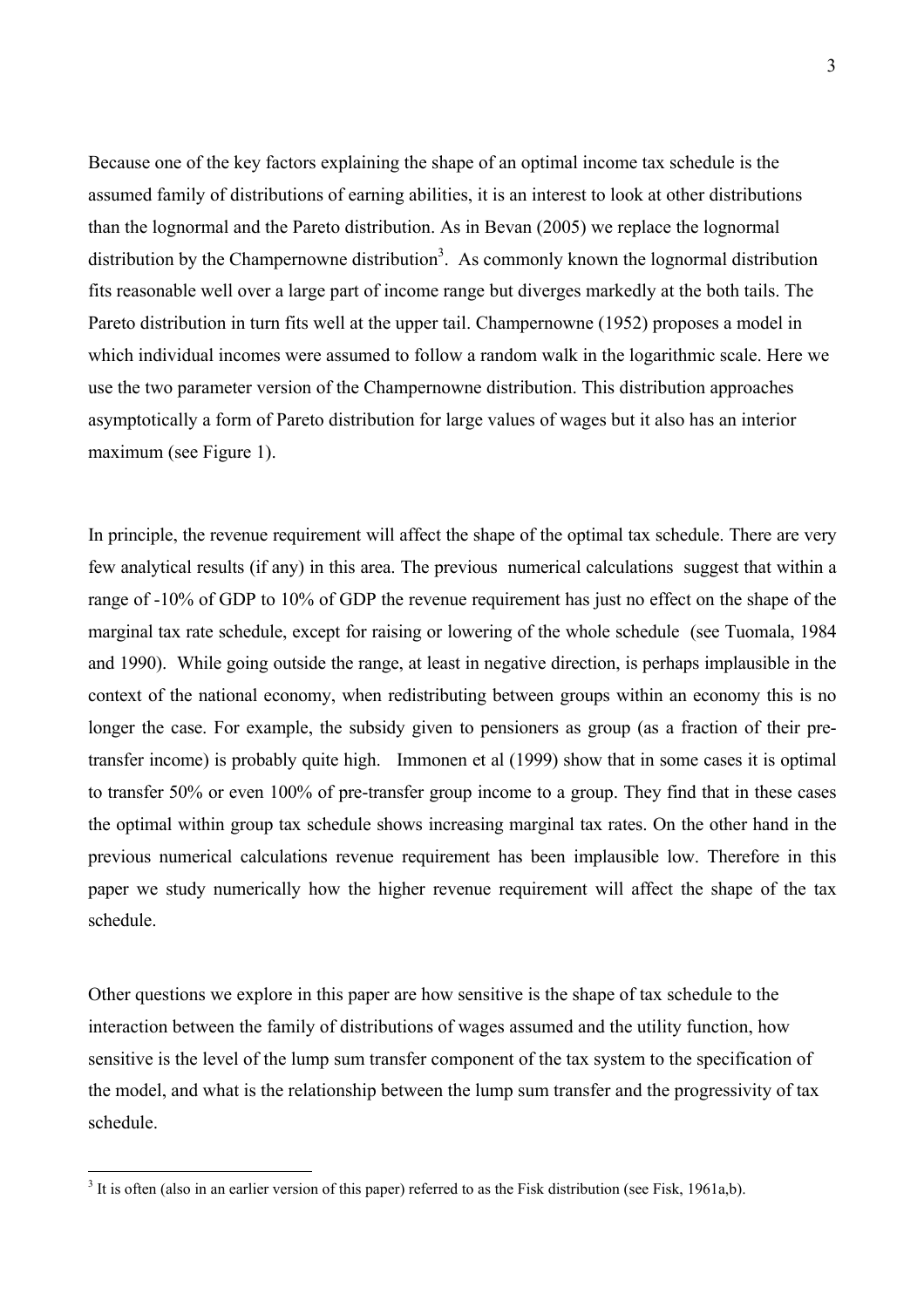The rest of the paper is organized as follows. Section 2 provides a summary of the original Mirrlees model and highlights the role of the underlying factors in determining the pattern of marginal tax rates. Section 3 outlines numerical solution and presents optimal asymptotic rates for a specific example. Section 4 provides numerical simulations with different specifications of the model and section 5 concludes.

#### **2. The Mirrlees model**

There is a continuum of individuals, each having the same preference ordering, which is represented by an additive utility function  $u = U(x) - V(y)$  defined over consumption x and hours worked y, with  $U_x$ 0 and  $V_y < 0$  (subscripts indicating partial derivatives) and where  $V(.)$  is convex. Individuals differ only in the pre-tax wage n they can earn. There is a distribution of n on the interval (l,h) represented by the density function f(n). Earnings are equal  $z = nv$ .

Suppose that the aim of policy can be expressed as maximizing the following social welfare criterion

$$
S = \int_{l}^{h} W(u(n)) f(n) dn , \qquad (1)
$$

where W(.) is an increasing and concave function of utility. The government cannot observe individuals' productivities, only the distribution f(n), and thus is restricted to setting taxes and transfers as a function only of earnings,  $T(z(n))$ . The government maximizes S subject to the revenue constraint

$$
\int_{l}^{h} T(z(n))f(n)dn = R
$$
\n(2)

where R is the required revenue for essential public goods. In addition to the revenue constraint, the government faces incentive compatibility constraints. These in turn state that each n individual maximizes utility by choice of hour.

Totally differentiating utility with respect to  $n$ , and making use of workers utility maximization condition, we obtain the incentive compatibility constraints,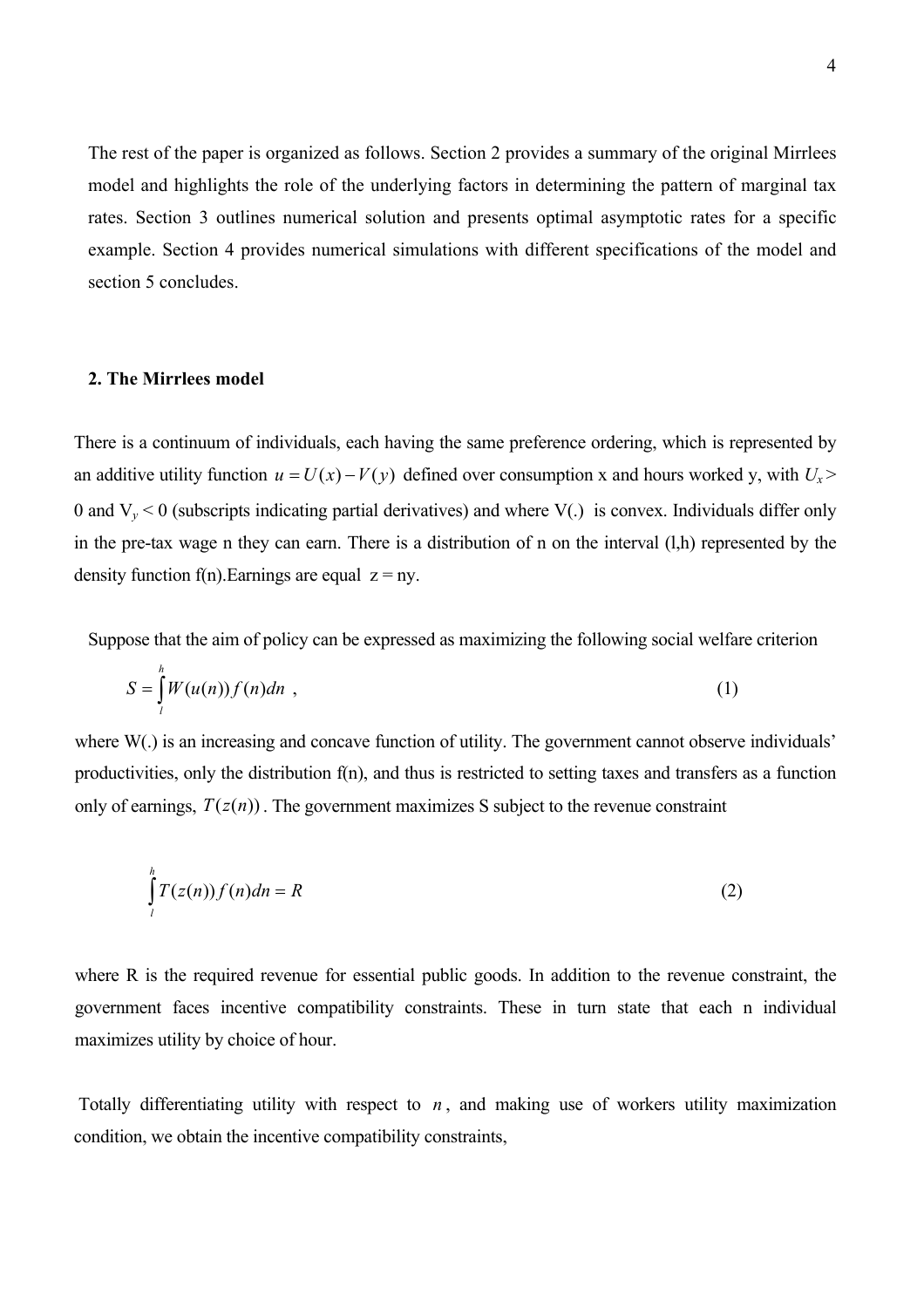$$
\frac{du}{dn} = -\frac{yV_y}{n} = g(u, y).
$$
 (3)

Since  $T = ny - x$ , we can think of government as choosing schedules  $y(n)$  and  $x(n)$ . In fact it is easier to think of it choosing a pair of functions,  $u(n)$  and  $y(n)$ , which maximize welfare index (1) subject to the incentive compatibility condition (3) and the revenue requirement (2). The first order conditions of this problem with respect to  $y$  gives

$$
\lambda(n + \frac{V_y}{U_x}) f(n) + \mu(n) (V_y + yV_{yy}) / n = 0
$$
\n(4)

where  $-g_y = (V_y + yV_{yy})$ ,  $\lambda$  is the multiplier on the revenue constraint and

$$
\mu(n) = \int_{l}^{n} ((W'U_x - \lambda)(1/U_x) f(p) dp)^5
$$
 (5)

is the multiplier on the incentive compatibility constraint. This latter satisfies the transversality conditions

$$
\mu(l) = \mu(h) = 0.
$$
\n<sup>(6)</sup>

It is useful to rewrite marginal rates<sup>[6](#page-5-1)</sup> in terms of traditional labour supply elasticities. Now we can write marginal rates,  $\tau(z) = T'(z)$ ;

<span id="page-5-1"></span>6 See also Revesz (1989), Roberts (2000) and Saez (2001). Using formulas for  $E^u$  (=uncompensated wage elasticity) and  $E^c$  (=compensated wage elasticity) we can show that  $-\frac{g_y}{c} = (1 + E^u)/E^c$  $\frac{y}{-} = (1 + E^u)/E$ *V*  $-\frac{g_y}{\sqrt{g}} = (1 + E^u)/E^c$ .

*y*

Differentiating the FOC of the individual maximization,  $U_x n(1-\tau) + V_y = 0$ , with respect to net wage, labour supply and virtual income,  $b$ , we have after some manipulation elasticity formulas;  $y_y$  + ( $v_y$  /  $v_x$ )  $v_{xx}$  $u = (V_y / V) - (V_y / U_x) U_{xx}$  $V_{vv}$  +  $(V_{v}/U_{r})^{2}U$  $(V_y / y) - (V_y / U_x)^2 U$  $E^{u} = \frac{y^{2} + y^{2}}{V} + (V^{2} + I^{T})^{2}}$ 2  $(V_v / U_x)$  $(V_v / y) - (V_v / U_x)$ +  $=\frac{(V_y/y)-(V_y/U_x)^2U_{xx}}{2},$ 

(income effect parameter)  $y_y + (V_y + U_x) U_{xx}$ *y x xx*  $V_{vv}$  +  $(V_{v}/U_{r})^{2}U$  $(V_v/U_v)^2U$ 2 2  $(V_v / U_x)$  $(V_v / U_x)$ +  $I = \frac{-(V_y/U_x)^2 U_{xx}}{2}$ , and from the Slutsky equation  $E^c = E^u - I$ , then

$$
E^{c} = \frac{(V_{y}/y)}{V_{yy} + (V_{y}/U_{x})^{2}U_{xx}}.
$$

 $\overline{a}$ 

<span id="page-5-0"></span><sup>&</sup>lt;sup>4</sup> The first order condition of individual's optimisation problem is only a necessary condition for the individual's choice to be optimal, but we assume here that it is sufficient as well. Assumptions that assure sufficiency are provided by Mirrlees (1976). Note also that while we here presume an internal solution for y, (3) remains valid even if individuals were bunched at  $y=0$  since, for them,  $du/dn=0$ .

 $\frac{1}{2}$  Integrating the first order condition of the problem with respect to u and using the transversality condition (6) we have (5).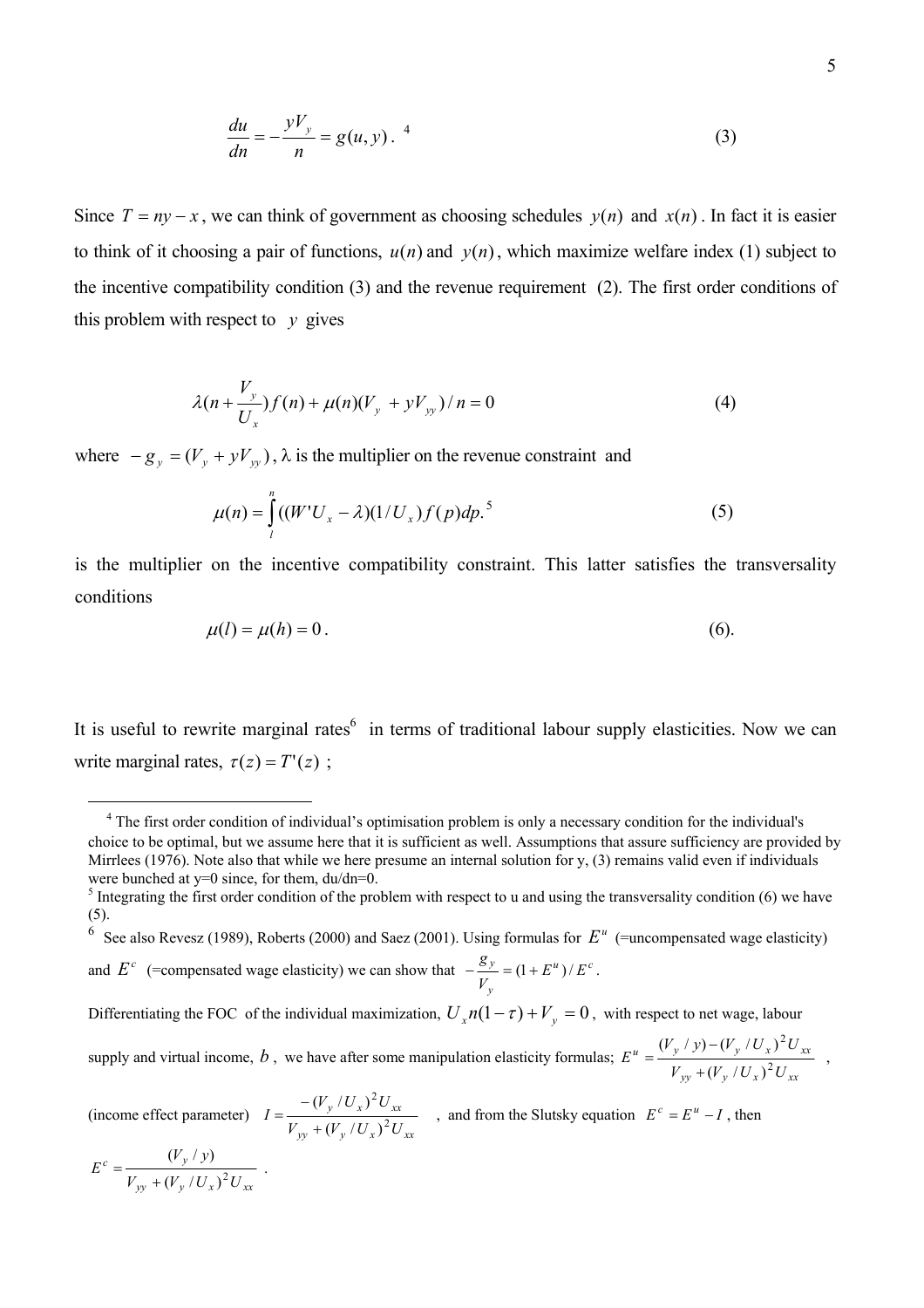$$
\frac{\tau}{1-\tau} = \frac{((1+E^u)/E^c)U_x}{\lambda n f(n)} \mu(n) \tag{7}
$$

To get a better idea of the shape of the marginal tax rate schedule, following Atkinson (1995) and Diamond (1998), we multiply and divide (5) by  $(1 - F(n))$  to obtain:

$$
\frac{\tau}{1-\tau} = \underbrace{\left[\frac{1+E^u}{E^c}\right] \left[\frac{1-F(n)}{nf(n)}\right] \left[\underbrace{U_x}_{C_n}\right] \left[\underbrace{U_x}_{1-F(n)}\right]}_{D_n} \tag{8}
$$

The formula (8) is rather complicated. It does however provide several insights. There are four elements on the right hand side of (8) that determine optimum marginal tax rates.

(1) First, the term on the right hand side of  $(8)$ ,  $A<sub>n</sub>$ , expressing labour supply responses in uncompensated and compensated elasticities, represents the standard efficiency effect, reflecting also conventional wisdom. It says that, other things equal, the marginal tax rate is decreasing in  $E^c$  and  $E^u$ . It is also important to note that, for a given compensated elasticity  $E<sup>c</sup>$ , the decomposition into uncompensated and income effects matters. The higher are income effects ( in absolute terms) relative to uncompensated effect, the higher is the marginal tax rate. What is also important here is that the elasticity may vary across population. This means that we need to know how the elasticity varies with the wage rate.

(2) The second term,  $B<sub>n</sub>$ , tells that the shape of the wage distribution affects the optimal marginal tax rate at the wage level n through the ratio  $(n)$  $1 - F(n)$ *nf n*  $-\frac{F(n)}{F(n)}$  (known as the inverse hazard ratio). When we increase the marginal tax rate at some n, we collect more revenue on more productive individuals, who are  $1 - F(n)$  in number. In other words an increase in marginal rate depends on the proportion of the population above n. The purpose of higher marginal rate is to increase the average tax rate higher up the

 $\overline{a}$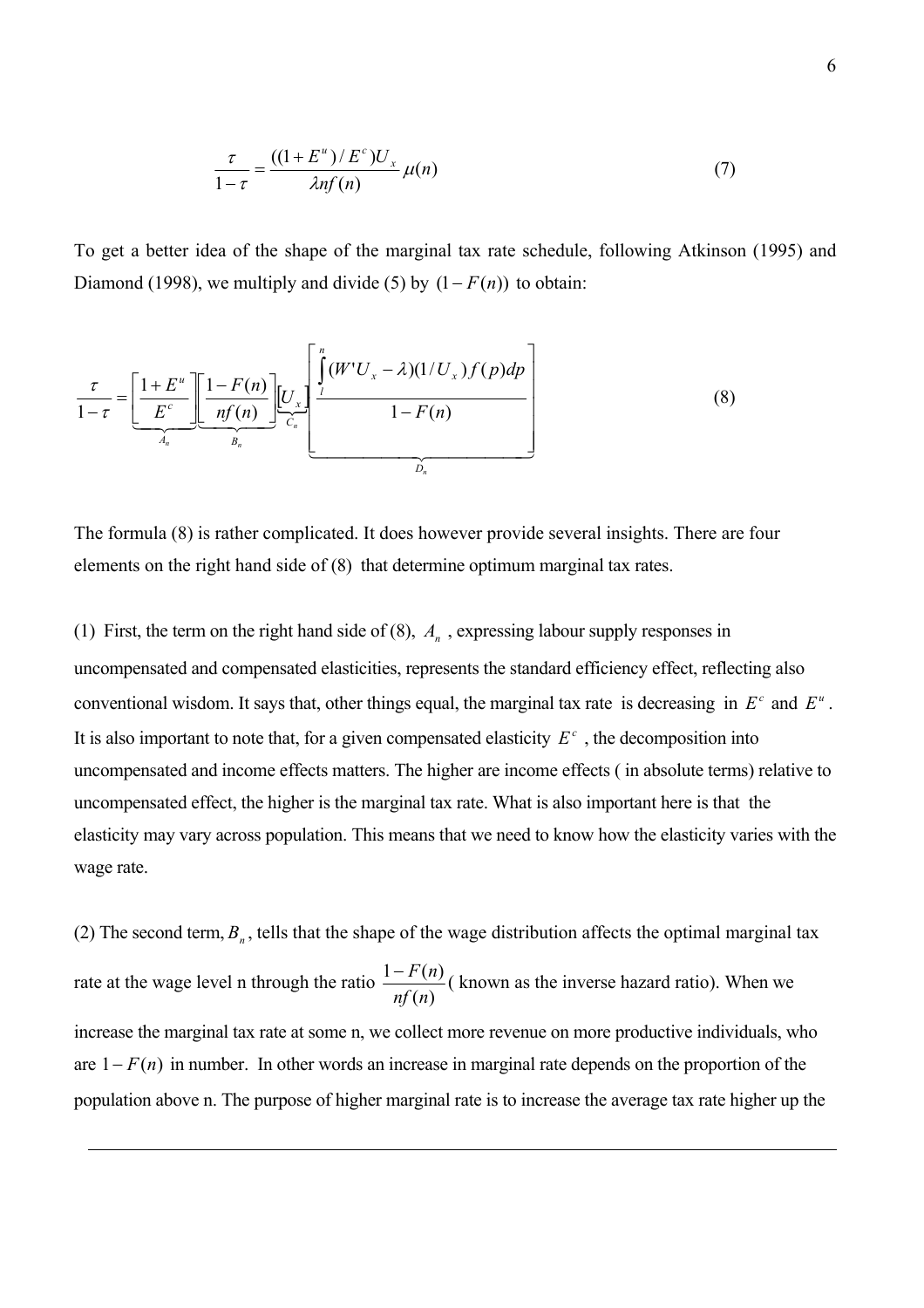scale. Hence  $1 - F(n)$  is in the numerator. And we distort only the behaviour of the marginal type, which explains why  $f(n)$  in turn is in the denominator.

The marginal tax rate is higher when n is lower in the distribution ( *n*  $\frac{1-F(n)}{n}$  is decreasing in n ) and when nf(n), an indicator of the extent of earnings at the wage level n, is smaller. Hence, raising marginal rates on very low incomes, say z\*, raise substantial revenue because most of the taxpayers has income higher than this level. Moreover, higher marginal rates at the bottom are inframarginal for this large group. The high marginal rates act as a lump sum tax on higher earnings. Secondly, in the denominator f is not very large and n in turn is low, so there is little lost revenue. These considerations explain why several simulations produce high marginal rates at the bottom of the distribution. It has to remember that our story above is based on ceteris paribus assumption.

Equation (8) also suggests that, other things equal, the marginal tax rate should be lower the denser the population at that point, i.e. higher  $f(n)$ . In other words the larger the fraction of the taxpayers paying more tax and the smaller is the group being distorted. On the other hand for the typical distribution the density weighted by *n* is likely to decline with n above some point suggesting a higher marginal tax rate on high earners. Figure 2 shows this for the lognormal and the Champernowne distribution.(The ranking of the distributions in Figures 1 and 2: The lognormal distribution has the highest peak, then the Campernowne distribution with  $\theta$ =4 (a shape or Pareto parameter), and the lowest peak with  $\theta = 2$ )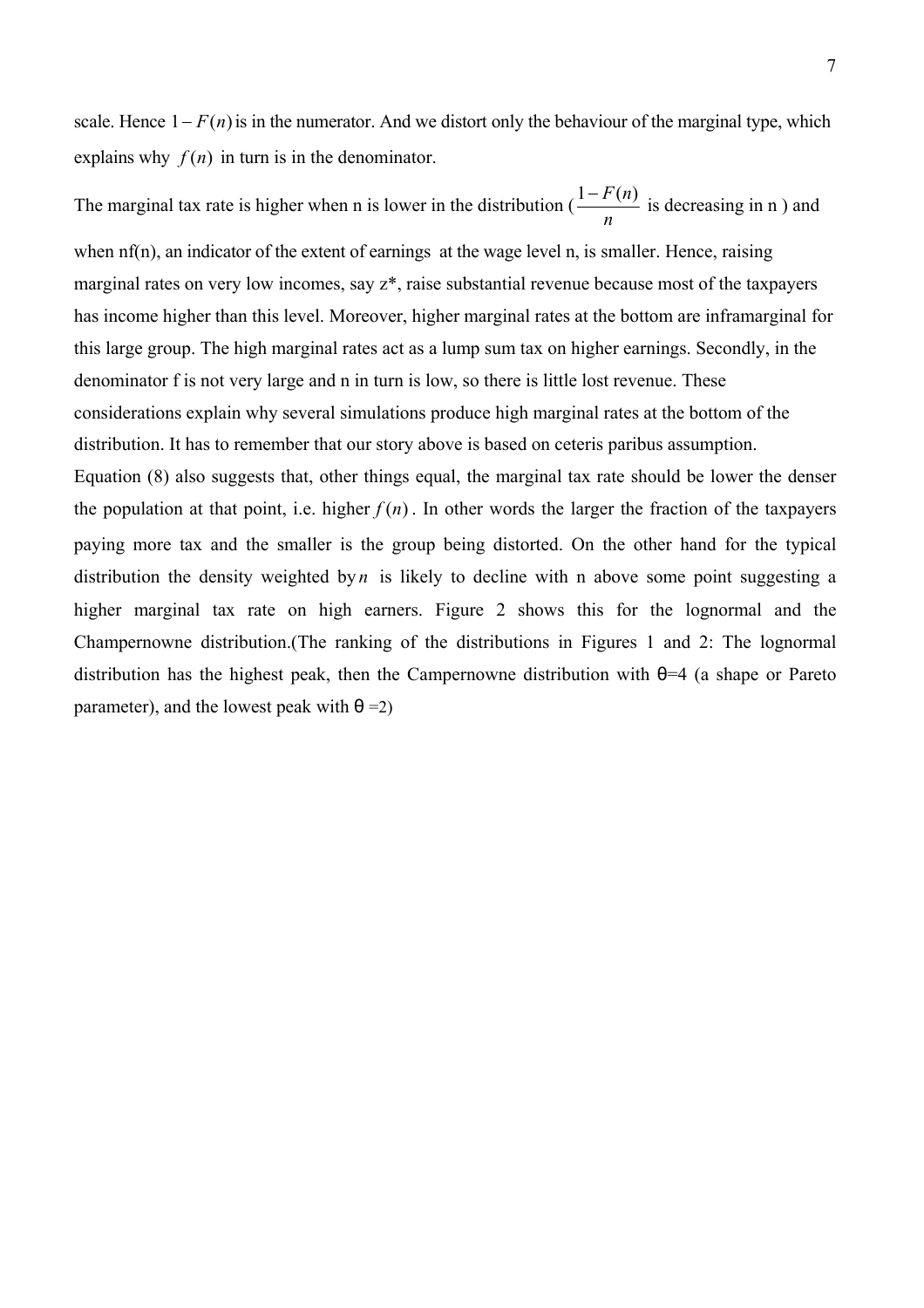

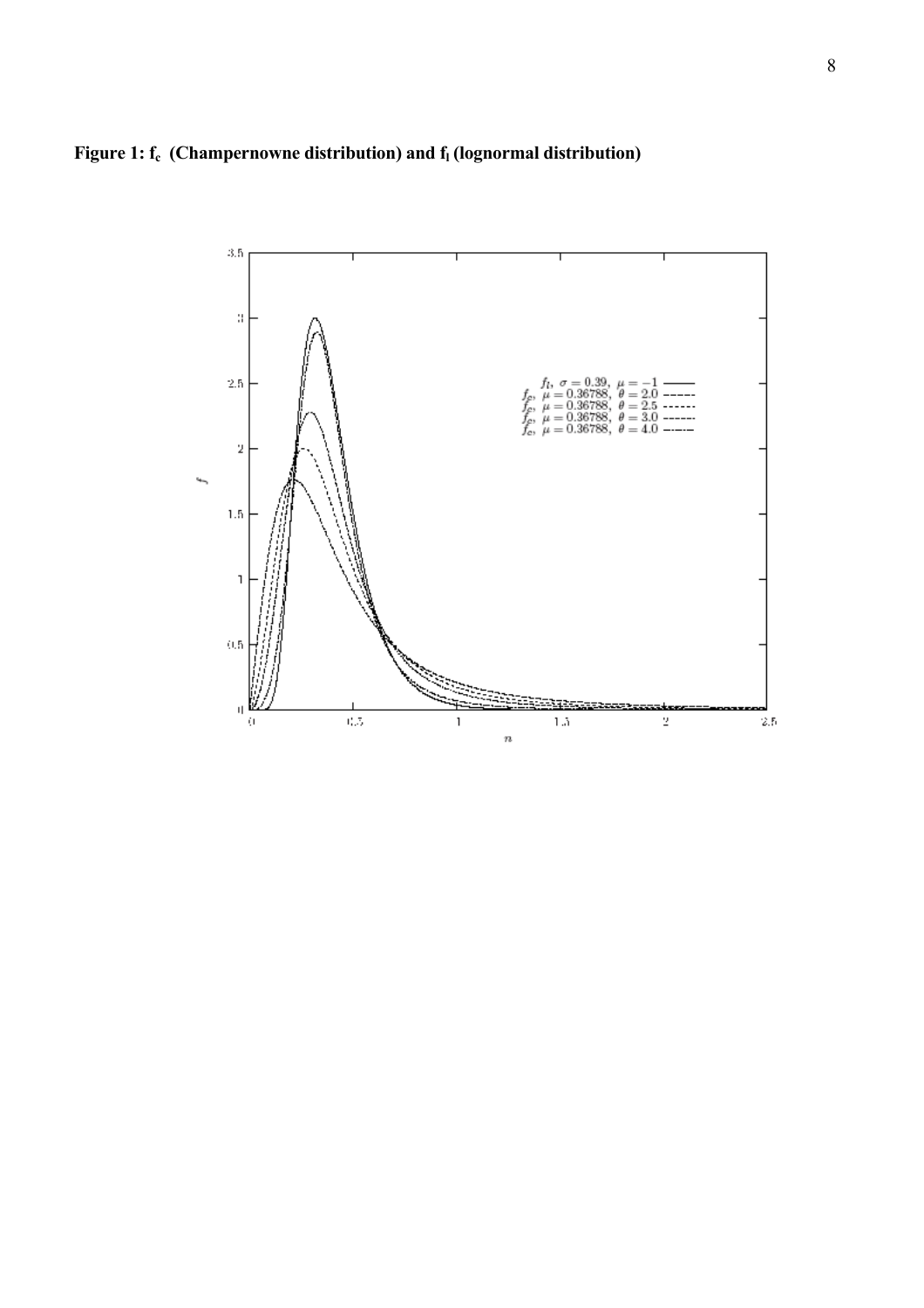

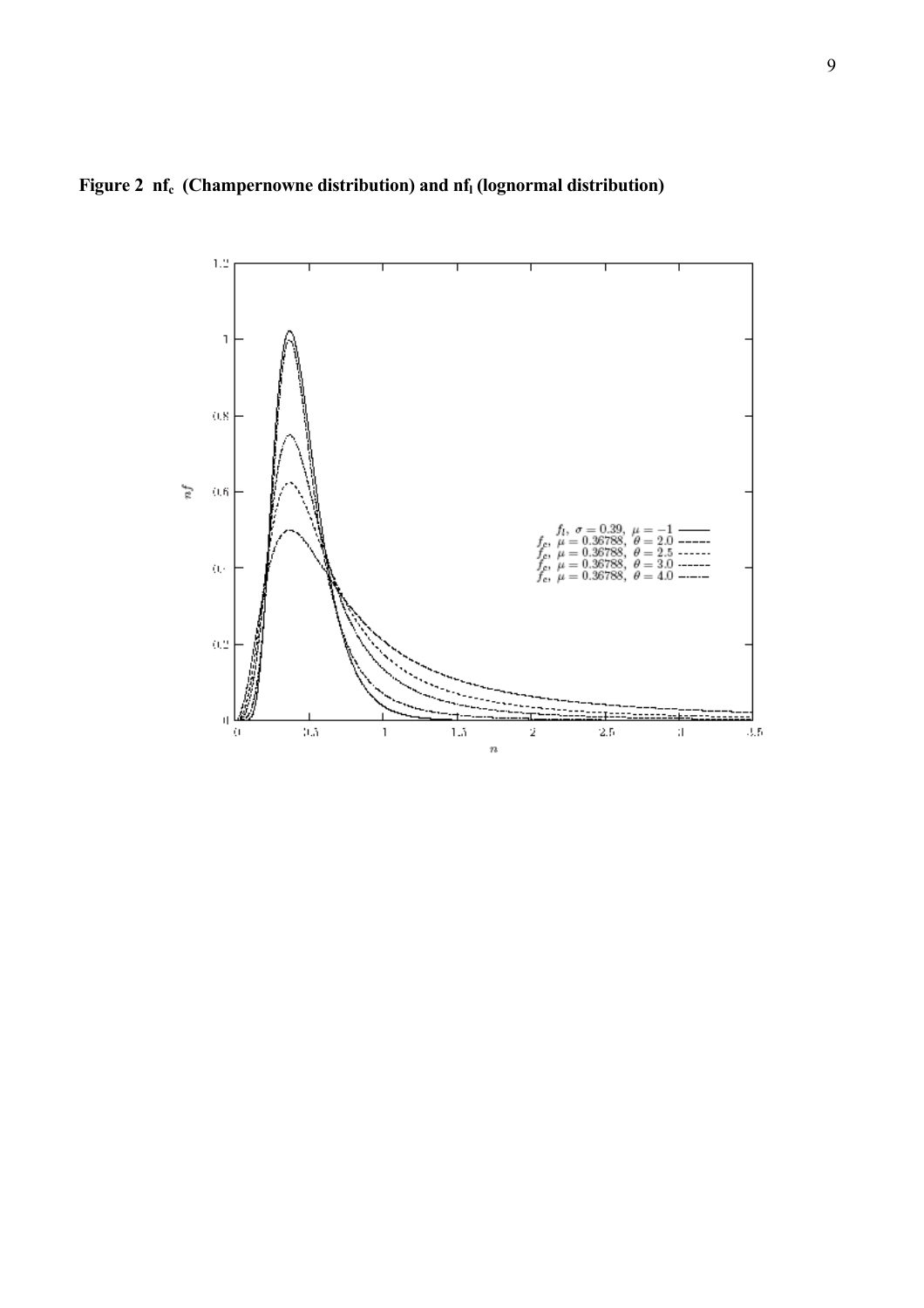In the case of lognormal distribution, then the ratio falls with n, tending in the limit to zero as n tends to infinity. In the case of the Champernowne distribution this ratio in turn tends to constant as n increases .The upper part of the Champernowne distribution follows the Pareto distribution,  $\frac{1-F(n)}{nf(n)}$ *nf n*  $-F(n)$ is constant and is equal to 1/θ. Figure 3 shows this effect for different distributions (exponential, lognormal and Champernowne distribution),

**Figure 3**:  $f_c$  (Champernowne distribution),  $f_e$  (exponential distribution),  $f_l$  (lognormal distribution)



(3) The third term,  $C_n$ , reflects income effects and (4) the fourth term,  $D_n$ , in turn incorporates distributional concerns. In the fourth term, the integral term  $\mu(n)$  measures the social welfare gain from slightly increasing the marginal tax rate at n and distributing as a poll subsidy to those below n the revenue raised from the consequent increase in average tax rates above  $n$ . From the transversality conditions we can deduce that  $\mu(n)$  increases with *n* for low *n* (their social utility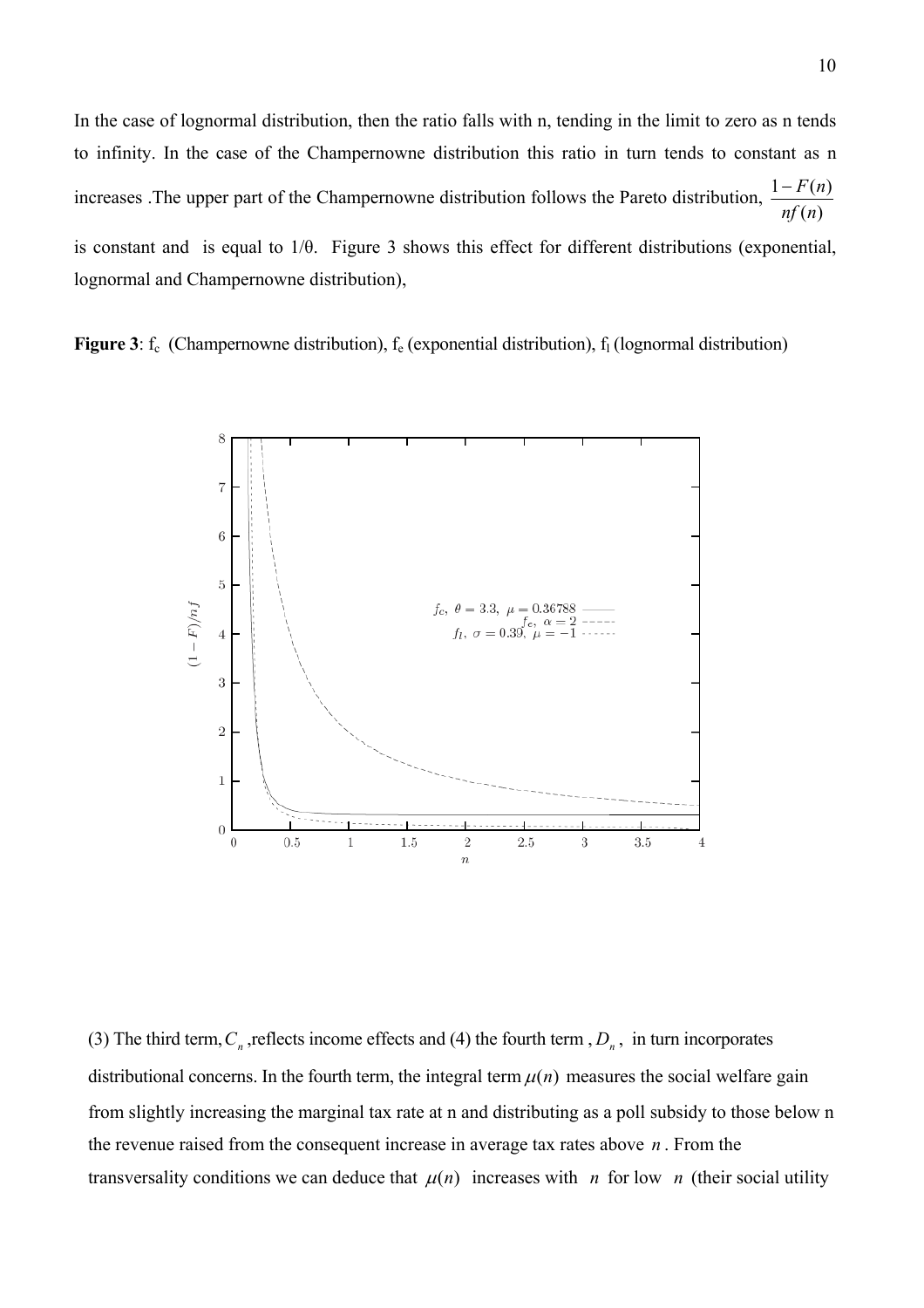of income,  $W'U_x$ , exceeds the marginal social cost of public funds,  $\lambda$ ,) and decreases with *n* for high *n*. The turning point depends on  $\lambda^7$  $\lambda^7$ . The lower is  $\lambda$ , the higher is the n at which the turning point occurs. Thus as the revenue requirement falls, and hence  $\lambda$  falls, the range over which  $\mu(n)$ is increasing stretches further. It can be shown that  $W'U_x$  is decreasing in  $n^*$  ( $n^*$  is the skill level at which  $W'(u(n^*))U_x(x(n^*), y(n^*)) = \lambda$  so long as  $W(u)$  is concave and leisure is normal (see proof in appendix A).

Since  $\mu(n)$  affects the marginal tax rate positively, this means that the range over which the latter increases also stretches further - at least for this reason. In this sense, therefore, more tax revenue leads to a less progressive tax structure. The intuition, put crudely, is that the lower is the revenue requirement, the more the government can afford to support the poor by a generous poll subsidy, recouping at least part of this by a pattern of rising marginal tax rates on the better off.

form of  $U_x$  has the important role in determining the shape of the schedule. As should be obvious from the above discussion, the exact pattern of this term in (8) follows as n rises depends on the social welfare function and the shape of the wage distribution. So the shape of the wage distribution is also important here. Moreover it is obvious in the integral term in (8) that the functional

# **3. Numerical solution**

Following Mirrlees (1971) we define

$$
v = \frac{1 + V_y / nU_x}{V_y + yV_{yy}},
$$
\n(9)

and rewrite (4)

 $\overline{a}$ 

$$
-n^2 f v + \int_{l}^{n} ((W' / \lambda) - (1 / U_x)) f(n) dn = 0.
$$
 (10)

<span id="page-11-0"></span><sup>&</sup>lt;sup>7</sup> Note  $\lambda$  is itself a function of the overall distribution, since from (6)  $\lambda = 1/(\int (1/U_x) f(p) dp)$  (the social welfare function is utilitarian, i.e.  $W'=1$ ) *h l*  $\lambda = 1/(\left( \frac{1}{U_x} \right) f(p) dp)$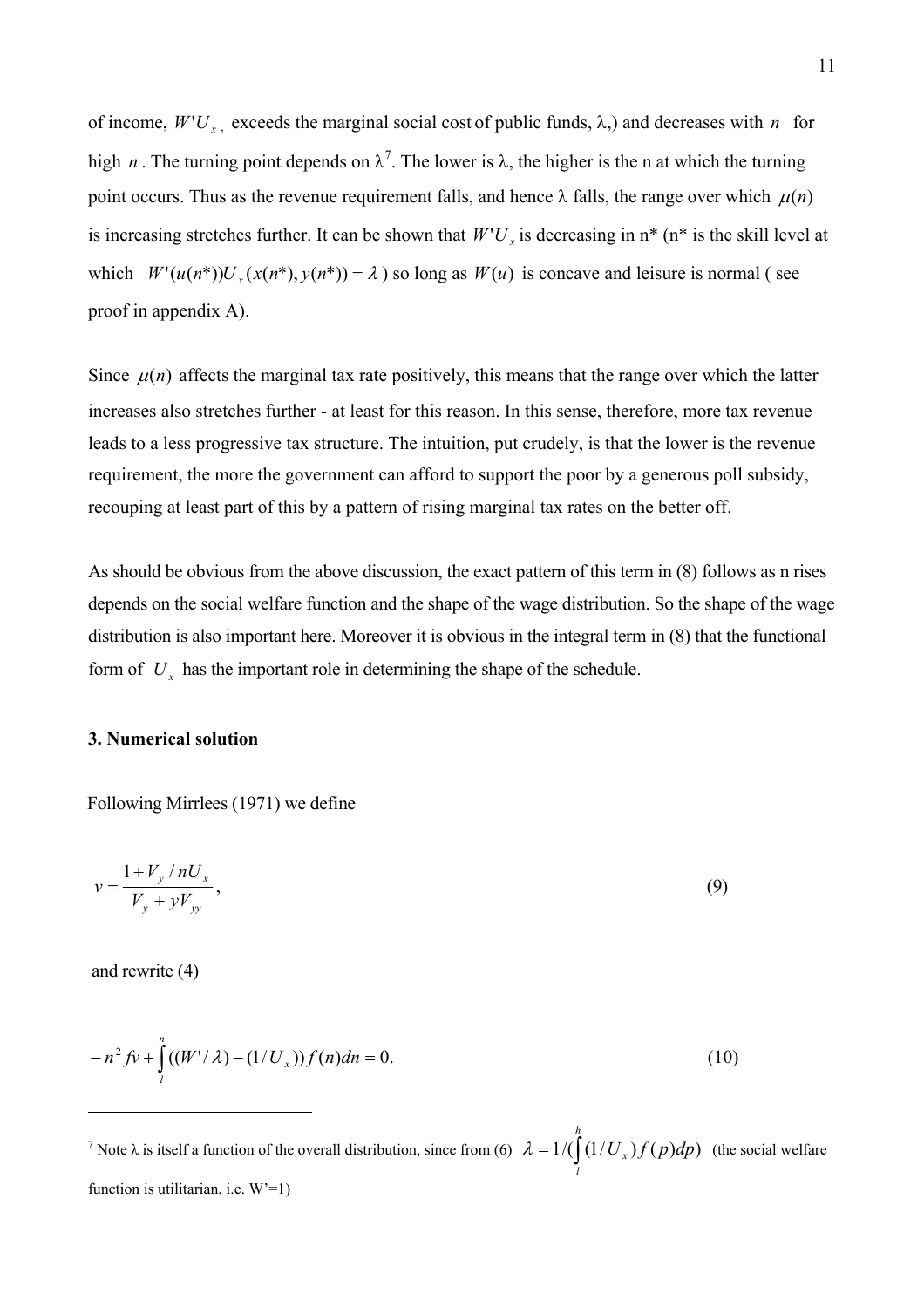Differentiating (10) with respect to n and we have

$$
v' = -\frac{v}{n}(2 + \frac{nf'}{f}) + \frac{1}{n^2}(\frac{W'}{\lambda} - \frac{1}{U_x})
$$
\n(11)

 (11) and (3), two differential equations in u and v, provide the solution to the optimal income tax problem, together with the condition

$$
n^2 f v = \int_{l}^{n} ((W' / \lambda) - (1 / U_x)) f(n) dn
$$
\n(12)

and

 $\overline{a}$ 

at n=n<sub>0</sub><sup>8</sup>, 
$$
n_o^2 f(n_o) v_o = \int_{l}^{n_0} ((W' / \lambda) - (1 / U_x)) f(n) dn
$$
 (13)

and the transversality condition  $\mu(h) = 0$  and (12) require that

$$
\lambda n^2 f \circ \to 0 (n \to \infty) \tag{14}
$$

The condition (14) guarantees an accurate value for  $n_0$ .

Before going to numerical results we analyze asymptotic marginal tax rates in the following case:

#### (i) The Champernowne distribution

There are a number of mathematical distribution functions extensively used in describing wage distributions such as lognormal, Pareto and Gamma. Empirical evidence is not conclusive about the quality of each in fitting actual distributions. Specifically, Pareto distributions are found to fit reasonable well at the upper tail of distributions, but the fit over the whole range of income turns out to be quite poor. As for the other functions such as lognormal and Gamma, while providing a good fit over a large part of the income range, they markedly differ at the upper tail. The explanation for this different performance seems to be that these functions are defined so as to reach a maximum in the interior of the interval definition, thereby giving a better fit over the values

<span id="page-12-0"></span> $8 n_0$ , largest n for which y(n)=0, may be in some cases rather large. In the interval [0, n<sub>0</sub>], y=0 and x=x<sub>0</sub> and then  $u=U(x_0)-V(0)$  (\*). (\*) and (13) are needed for starting values in numerical solutions of (11) and (3) conditional on a trial value for  $n_0$ .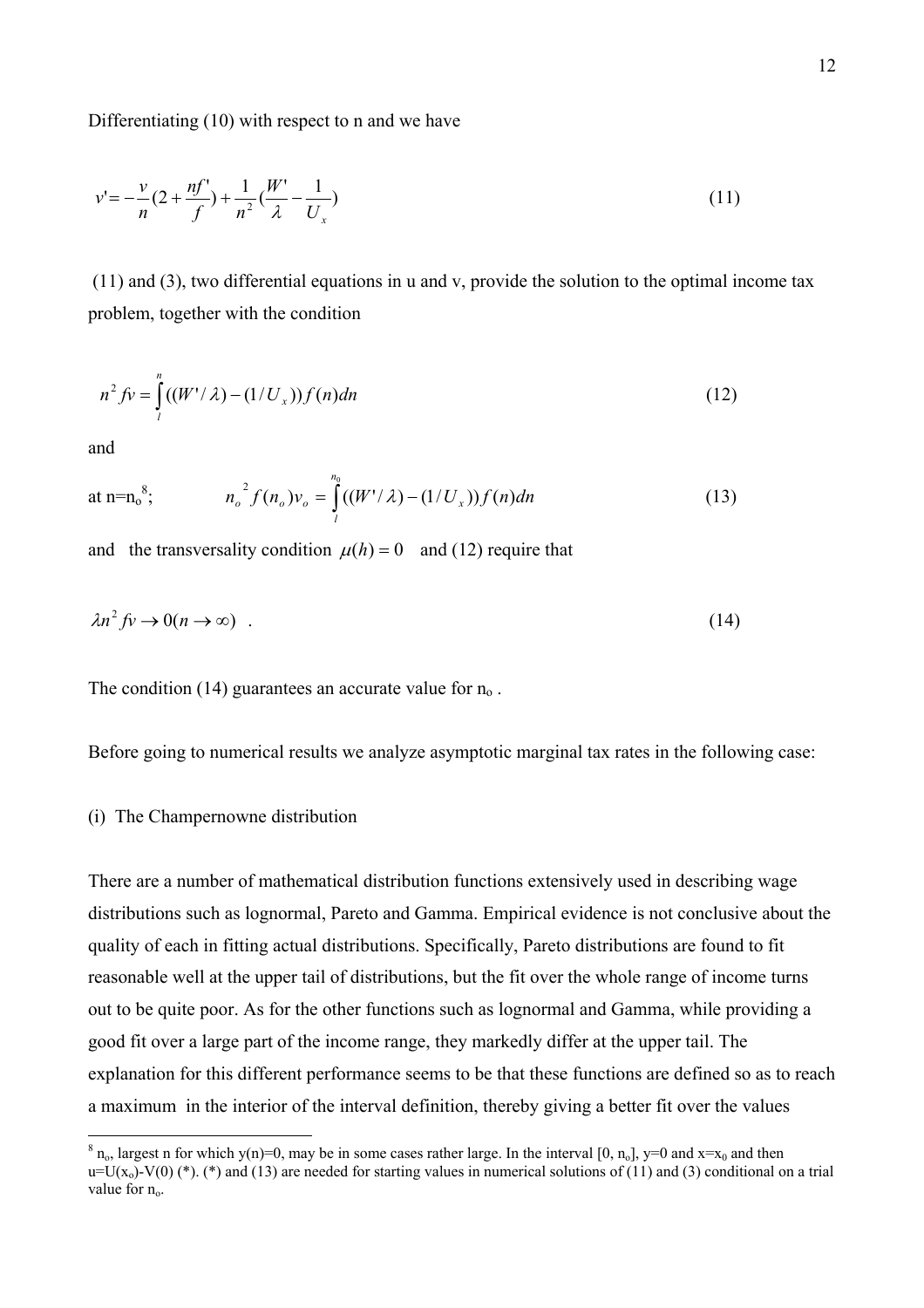around the mode. However these functions have the drawback that their elasticity increases unboundly after the mode has been attained, thus contradicting the large evidence of a constant elasticity at the upper tail , which is precisely what characterizes Pareto distribution. To avoid this we adopt the Champernowne distribution. Here we use the two parameter version of the Champernowne distribution. The parameter  $\mu$  is the median value and  $\theta$  is a constant corresponding to Pareto's constant for high incomes. The Champernowne distribution approaches asymptotically a form of Pareto distribution for large values of n, but it also has an interior maximum. As the lognormal the Champernowne distribution exhibits the following features: asymmetry, a left humpback and long right-hand tail. It has a thicker upper tail than in the lognormal case.

The probability density function of the Champernowne distribution

$$
f(n) = \theta \left(\frac{\mu^{\theta} n^{\theta - 1}}{\left(\mu^{\theta} + n^{\theta}\right)^2}\right) \tag{15}
$$

in which  $\theta$  is a shape parameter and  $\mu$  is a scale parameter. The cumulative distribution function is

$$
F(n) = 1 - \frac{\mu^{\theta}}{\left(\mu^{\theta} + n^{\theta}\right)}
$$
\n<sup>(16)</sup>

For the inverse hazard rate

$$
\lim_{n \to \infty} \frac{1 - F(n)}{nf(n)} = \lim_{n \to \infty} \frac{\mu^{\theta} + n^{\theta}}{\theta n^{\theta}} \to \frac{1}{\theta}.
$$
 (17)

and in the elasticity form

$$
\frac{n f'}{f} = \frac{\theta(\mu^{\theta} - n^{\theta})}{(\mu^{\theta} + n^{\theta})} - 1\tag{18}
$$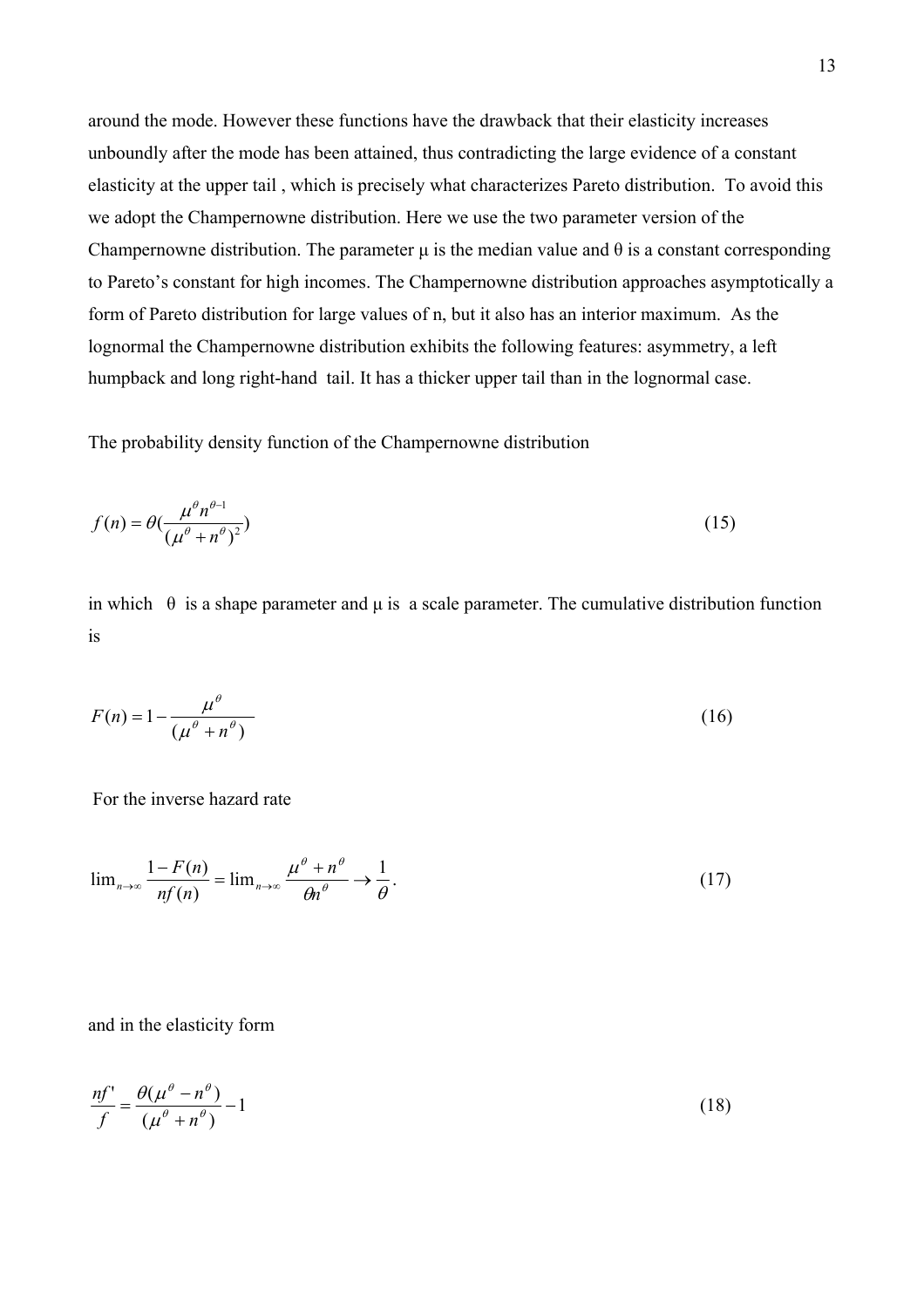$$
\frac{nf'}{f} = \frac{\theta\left(\frac{\mu^{\theta}}{n^{\theta}} - 1\right)}{\left(\frac{\mu^{\theta}}{n^{\theta}} + 1\right)} - 1\tag{19}
$$

and

$$
\left(2 + \frac{nf'}{f}\right) = 1 - \frac{\theta\left(1 - \left(\frac{\mu}{n}\right)^{\theta}\right)}{\left(1 + \left(\frac{\mu}{n}\right)^{\theta}\right)}
$$
\n(20)

(ii) The utility function is  $u = \log x + \log(1 - y)$ .

To find asymptotic marginal tax rates we write s=1-y and put t=logn. Now we can write

 $(s-\frac{\lambda}{\lambda})$ *n*  $v = s(s - \frac{x}{s})$ . We use a constant absolute utility-inequality aversion form for the social welfare function of the government is specified

(iii) 
$$
S(u) = -\frac{1}{\beta} e^{-\beta u}
$$
 (21)

where  $\beta$  measures the degree of inequality aversion in the social welfare function of the government (in the case of  $\beta = 0$ , we define  $W = u$ ).

Now if f(n) is the Champernowne distribution, then (11) becomes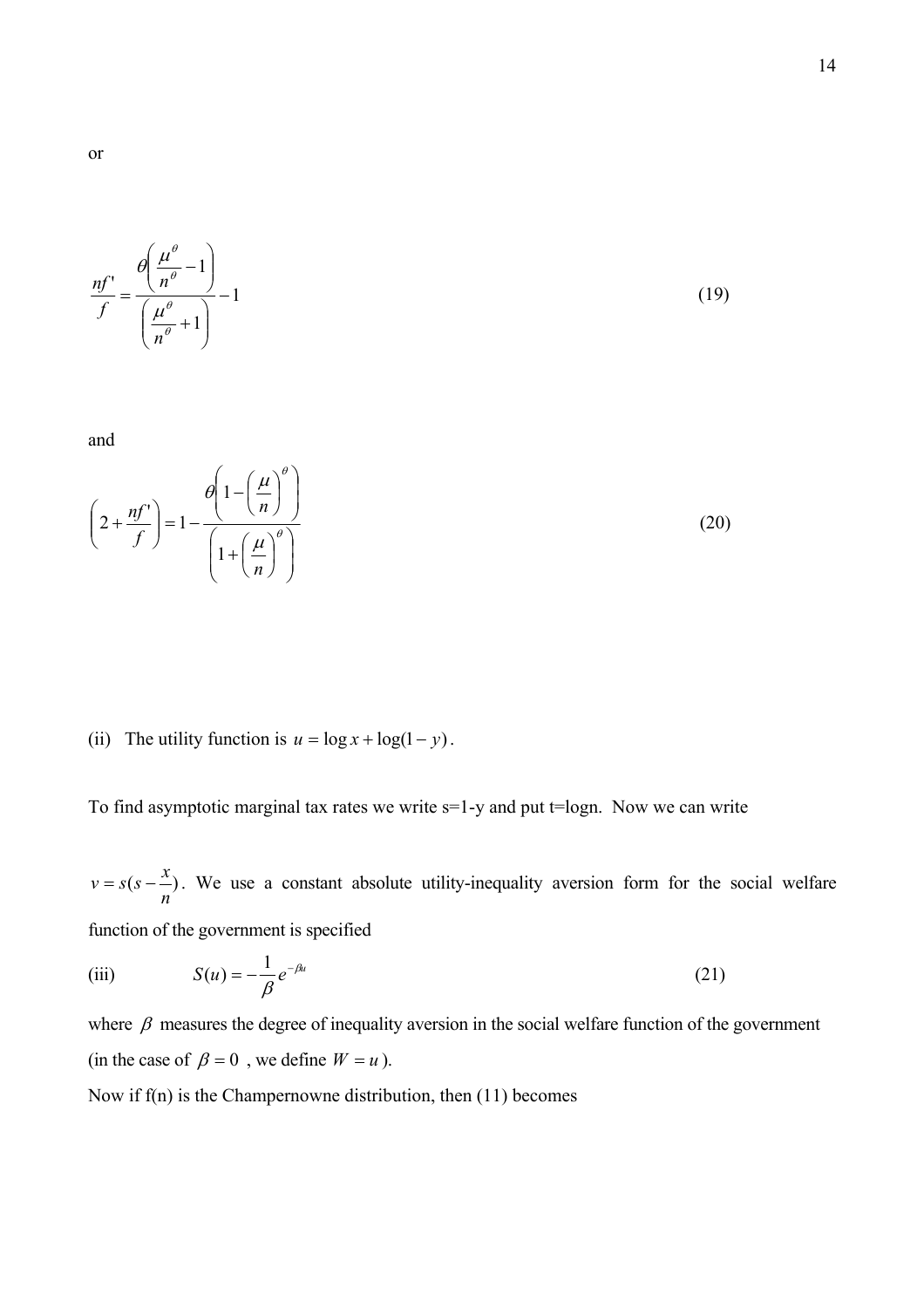$$
\frac{dv}{dt} = -v(1 - \frac{\theta \left(1 - \left(\frac{\mu}{n}\right)^{\theta}\right)}{\left(1 + \left(\frac{\mu}{n}\right)^{\theta}\right)} - s(1 - \frac{v}{s^2}) + \lambda e^{-t}
$$
\n(22)

Since

 $\lim_{n\to\infty}\frac{nf'}{f}=-1-\theta$  $\lim_{n\to\infty} \frac{nf'}{f} = -1 - \theta$ . i.e as in Pareto distribution

and

$$
\lim_{n\to 0}\frac{nf'}{f} = -1 + \theta
$$

we can rewrite

$$
\frac{dv}{dt} = -v(1-\theta) - s(1-\frac{v}{s^2}) + \lambda e^{-t}
$$
\n(23)

Hence from (3)

$$
\frac{du}{dt} = \frac{du}{dn}\frac{dn}{dt} = \frac{1-s}{s}
$$
\n(24)

Using (24) we can write

$$
\frac{ds}{dt} = \frac{v(1+\theta) - 2s^2 + \lambda e^{-t}}{2s}
$$
\n(25)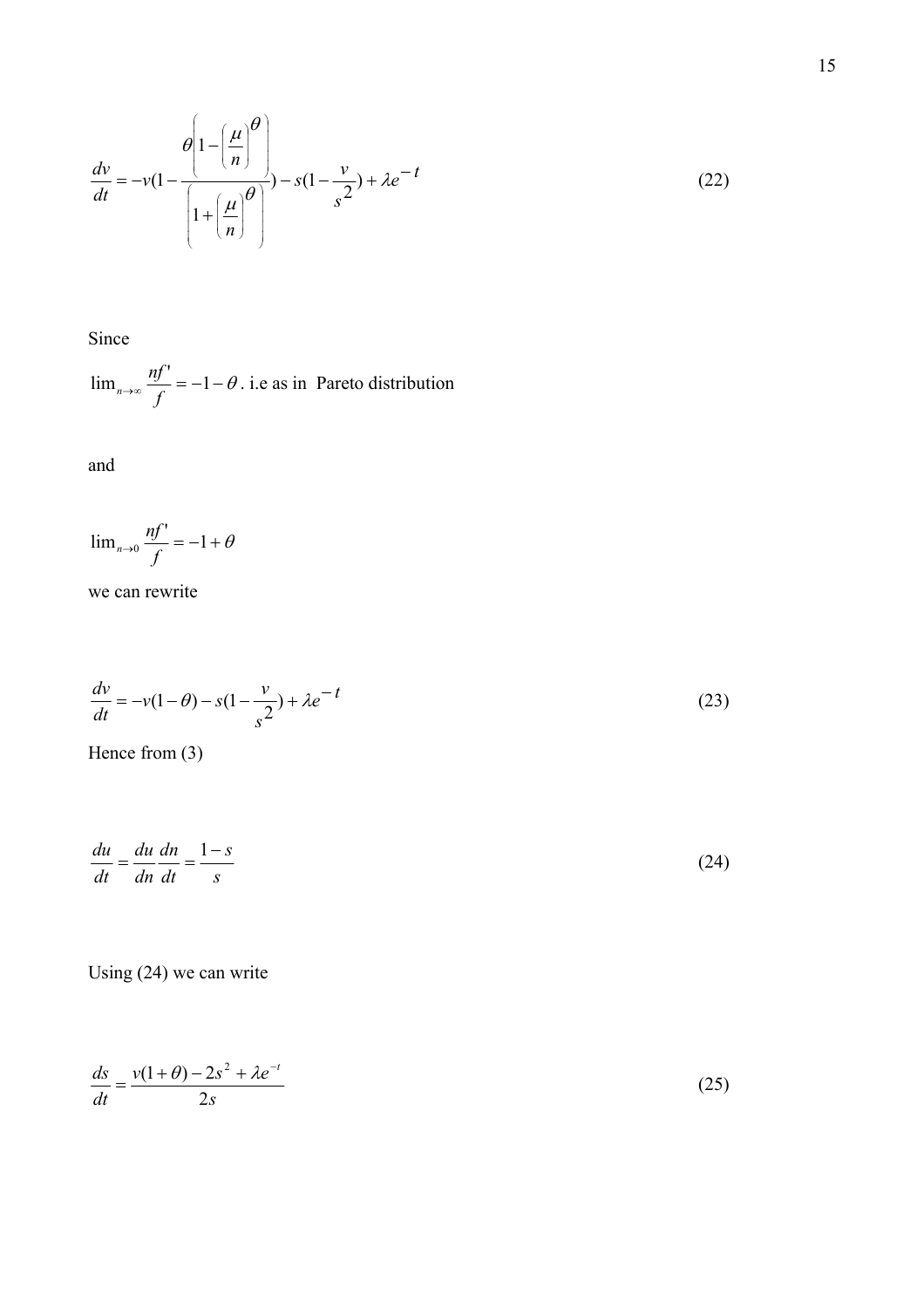Denote  $\frac{v}{s^2} = \tau$  $\frac{v}{\lambda} = \tau$  i.e the marginal tax rate

It follows that

$$
\frac{ds}{dt} = \frac{s}{2}(\tau(1+\theta) - 2) + \frac{\lambda e^{-t}}{2s}
$$
\n(26)

and

$$
\frac{d\tau}{dt} = \tau \left[ (\theta - 1 - \frac{1}{s}) - \frac{1}{s} + \frac{\lambda e^{-t}}{s^2} \right]
$$
\n(27)

For 
$$
\frac{d\tau}{dt} = 0
$$
, it has to be  $\tau = \frac{1}{(1+\theta)s}$  and for  $\frac{ds}{dt} = 0$  in turn  $\tau = \frac{2}{1+\theta}$ .  
As  $n \to \infty$ ,  $\tau \to \frac{2}{1+\theta}$ .

If the Pareto exponent were 3, we would have an optimal tax rate of 50 %. This is just the same result given by Mirrlees (1971,p.200).

We can give a more fully description of the solution in the case of the Pareto distribution. When the path to the singular solution starts from s=1, this implies that the marginal tax rates increase monotonically from  $\tau = \frac{1}{(1 + \theta)}$  $\tau = \frac{1}{(1+\theta)}$  to  $\tau = \frac{2}{1+\theta}$ . It is also important to note that these results are independent of the form of the government 's maximand and of the net revenue requirement.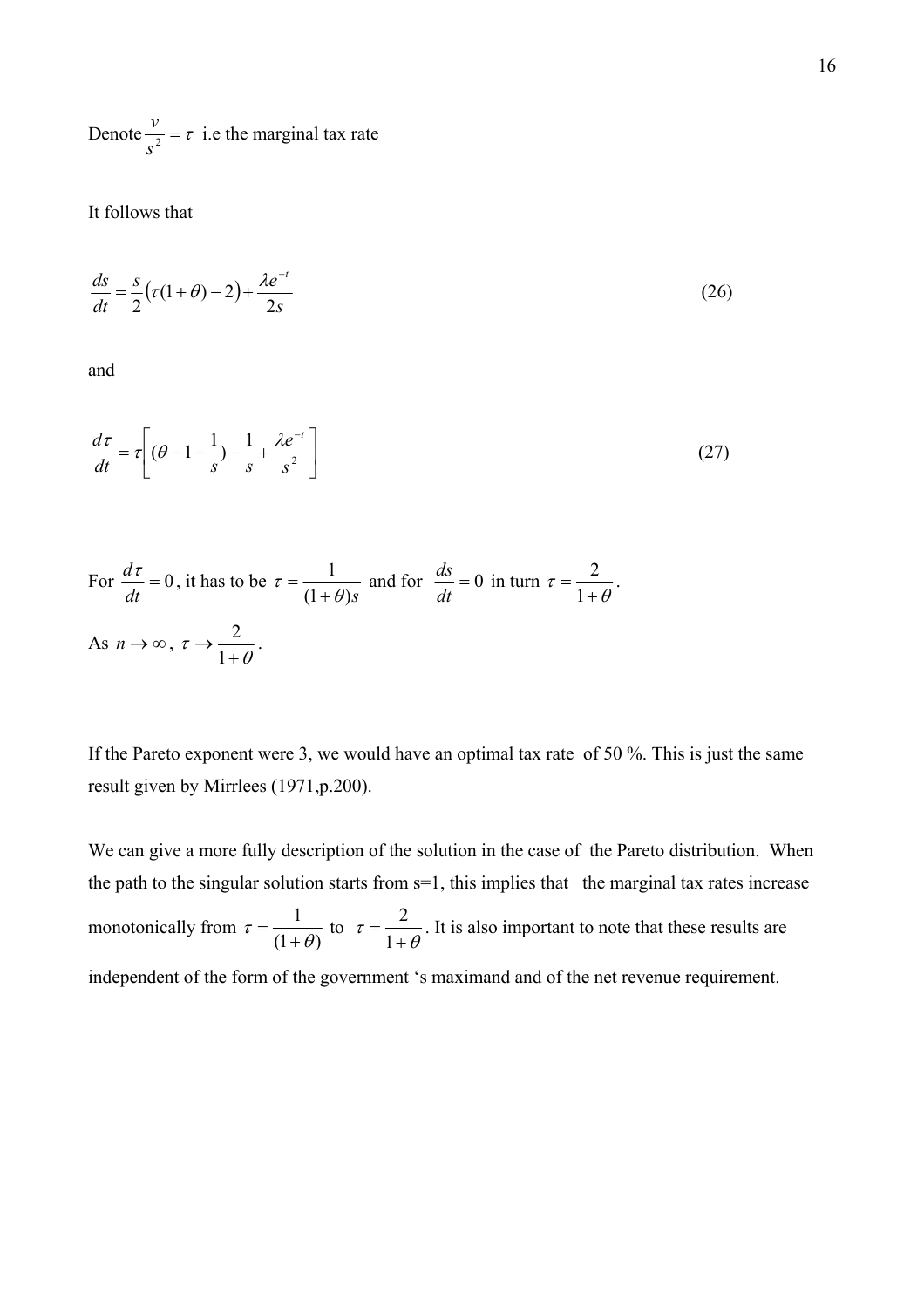#### **5. Results of numerical simulations**

On the basis of the first order conditions it is possible to say relatively little about the general shape of the tax schedule. Therefore, following the lead of Mirrlees (1971), numerical calculations have proved useful in generating useful results<sup>[9](#page-17-0)</sup>. We follow this route here. We assume f(n) is the Champernowne distribution. In our basic case a scale parameter  $\mu$  is as in Mirrlees (1971) with lognormal distribution;  $e^{-1} = 36788$  and  $\theta = 3.3$ . <sup>10</sup> But the distribution of earnings is not the distribution of n-it is the distribution of z. Ideally we would like to use in numerical simulations empirical earnings distributions. This cannot apply directly because the distribution of z is affected by income taxation. This means that when we change utility function or its parameters, we also change the distribution of n so that resulting distribution of z (absent the tax) remains the same. Otherwise, we get an effect through the changes in utility functions, but also through a change in the distribution of z. To check this in our calculations we compare the inverse hazard ratios for the distribution of n (see figure 3) and the distribution of z. The inverse hazard ratio for the distribution of z is  $(z)$  $(1 - H(z))$ *zh z*  $-\frac{H(z)}{dz}$  where h(z) is the density of the distribution of z and H(z) is the cumulative distribution of z. Figures B1a and b in appendix B present the graphs of the ratio for different specifications. It turns out that the ratios in different cases do not differ much from each

.

The utility function has the constant elasticity of substitution form

$$
u(x,l) = \left[x^{-a} + (1-y)^{-a}\right]^{-1/a} \tag{28}
$$

where the elasticity of substitution between consumption and leisure  $\varepsilon=1/(1+a)$ . Our calculations were carried out for the following special cases of (28);

 $\epsilon$  = 1 (log-log or Cobb-Douglas case)

others.

$$
u = \log x + \log(1 - y)
$$
 (case u1) (29)

<sup>-&</sup>lt;br>9

<span id="page-17-1"></span><span id="page-17-0"></span><sup>&</sup>lt;sup>10</sup> Bevan (2005) uses  $\theta = 3.37$  based on British income data (Royal Commission on the distribution of income and wealth,  $1971$ )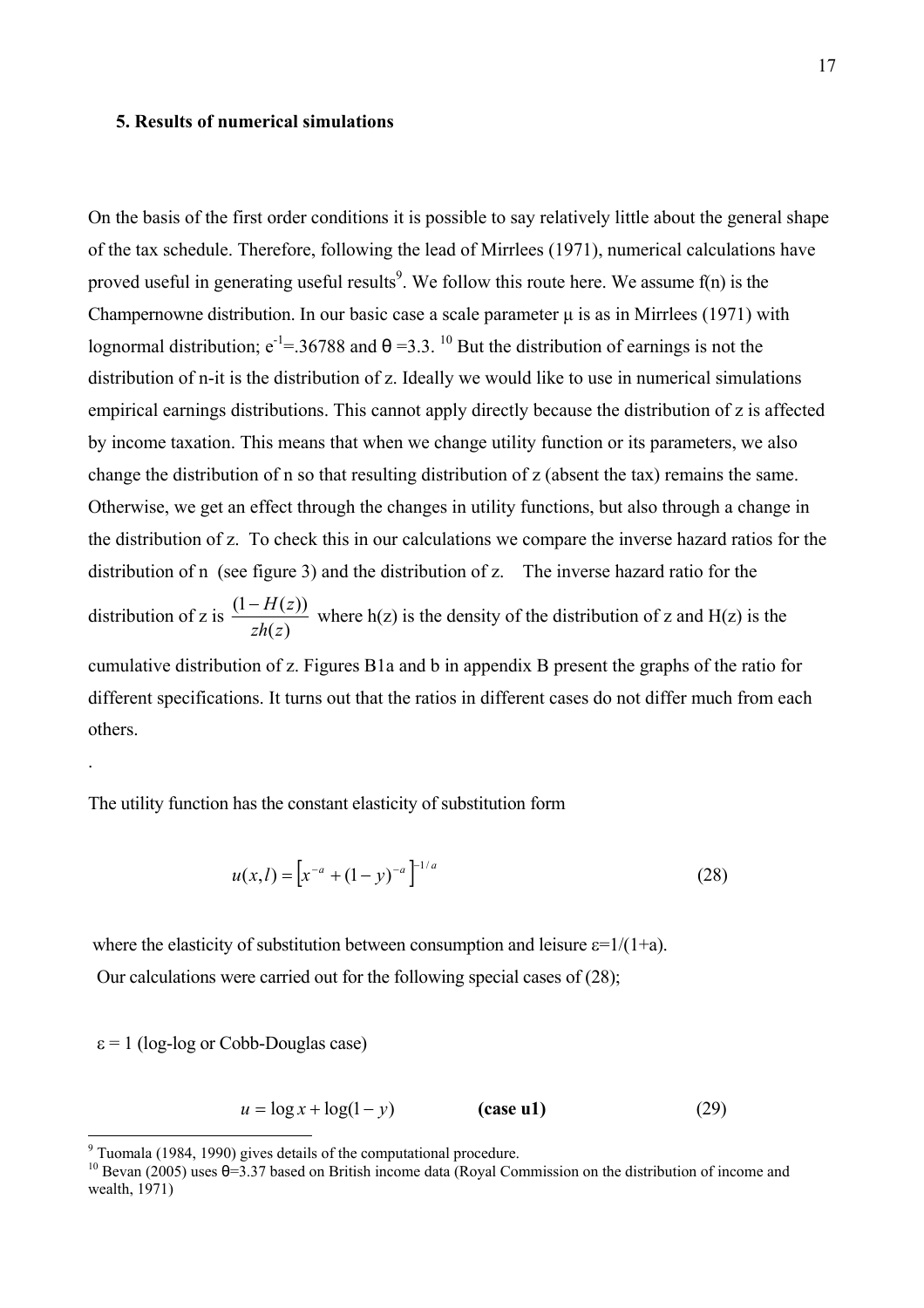$$
ε = 0.5 (a=1)
$$
\n
$$
u = -\frac{1}{x} - \frac{1}{(1-y)}.
$$
\n(case u2) (30)

and

We use a constant absolute utility-inequality aversion form for the social welfare function of the government (21). We present simulations for  $\beta = 0$  and  $\alpha = 1$ . The curvature in the utility of consumption modifies social marginal weights  $W'U_x$  and makes the government preferences (implicit) more redistributive. Hence the overall curvature for (21) is  $1 + \beta$ . Overcoming possible philosophical problems we may take a view that ß is an observable variable, not a social judgment (see Kaplow (2004)). R=1-X/Z=1 –  $\int x(n)f(n)dn / \int z(n)f(n)dn$  is specified as a fraction of national income varying between  $X/Z=1.1$  and  $X/Z=0.8$ . If  $X/Z=1$ , then taxation is purely redistributive. If  $X/Z>1$ , then we have outside resources available (e.g foreign aid, the state owned firms make positive profits)

The results of the simulations are summarized below in Tables 1 and 2 and Figures 4a-7b. The Tables 1 and 2 give labour supply, *y*, gross income, *z*, net income, *x* (also *x* at the point  $n_0$ , denoted by  $x_0$ and *F* at the point  $n_0$ , denoted by  $F_0$ <sup>11</sup> and optimal average (ATR) and marginal tax rates (MTR) at of the uncompensated elasticity,  $E^u$  and income effect parameter I. various percentiles of the ability distribution, when X/Z=0.9 or R=0.1. Tables also provide the decile ratio (P90/P10) for net income and gross income. Unlike the scalar inequality measures the use of fractile measures such as the decile ratio allows us to consider changes in inequality at various different points in the distribution. Since marginal tax rates may be a poor indication of the redistribution powers of an optimal tax structure we measure the extent of redistribution, denoted by RD, as the proportional reduction between the decile ratio for market income, z, and the decile ratio for disposable income, x. To relate these results to empirical labour supply studies we give the values

<span id="page-18-0"></span> $\frac{11}{11}$  y(n<sub>0</sub>)=0. The range of n was n<sub>0</sub> to 1.5, at which point the integrated value of f(n) was more than 0.9999.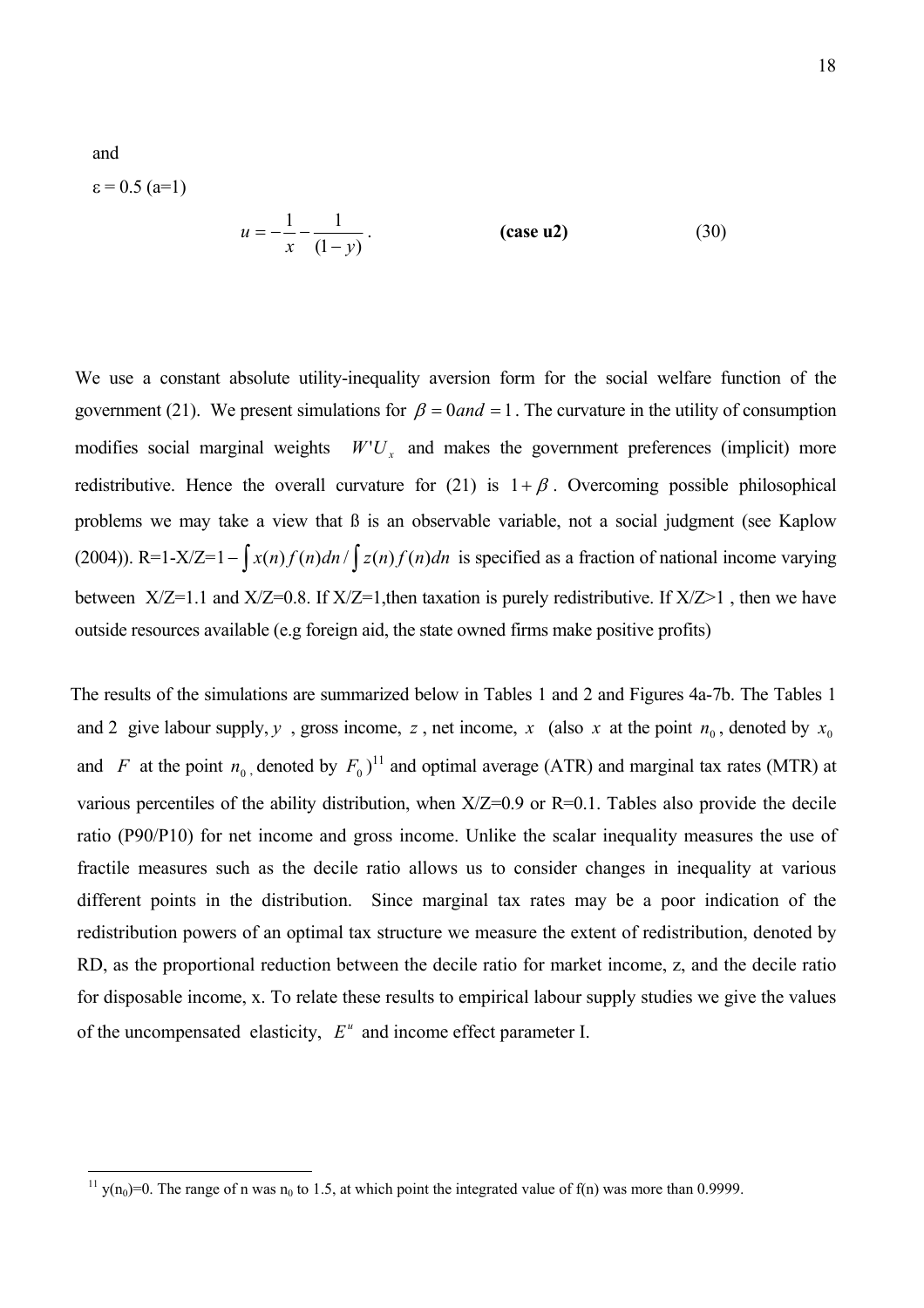| $\beta = 0$  | $\theta = 3.3$ | $X/Z=0.9$    |      |       |      |                  |        |
|--------------|----------------|--------------|------|-------|------|------------------|--------|
| F(n)         | y              | Z            | X    | ATR%  | MTR% | $E^{\mathrm{u}}$ | I      |
| 0.10         | 0.32           | 0.06         | 0.08 | $-35$ | 38   | 0.58             | $-0.5$ |
| 0.50         | 0.43           | 0.16         | 0.15 | $-7$  | 30   | 0.16             | $-0.5$ |
| 0.90         | 0.46           | 0.33         | 0.27 | 19    | 32   | 0.09             | $-0.5$ |
| 0.97         | 0.47           | 0.49         | 0.37 | 23    | 33   | 0.07             | $-0.5$ |
| 0.99         | 0.47           | 0.69         | 0.50 | 27    | 33   | 0.05             | $-0.5$ |
| P90/P10      |                | 5.44         | 3.26 |       |      |                  |        |
| $RD(\%)$     |                |              | 40   |       |      |                  |        |
| $n_0 = 0.08$ | $x_0 = 0.046$  | $F_0 = 0.01$ |      |       |      |                  |        |

**Table 1 (case u1)** 

**Table 2 (case u2)** 

 $\overline{a}$ 

| $\beta = 0$  | $\theta = 3.3$ | $X/Z=0.9$   |              |       |      |          |         |
|--------------|----------------|-------------|--------------|-------|------|----------|---------|
| F(n)         | y              | Z           | $\mathbf{X}$ | ATR%  | MTR% | $E^u$    | I       |
| 0.10         | 0.50           | 0.09        | 0.14         | $-50$ | 58   | 0.18     | $-0.22$ |
| 0.50         | 0.55           | 0.20        | 0.19         | 6     | 52   | $-0.003$ | $-0.30$ |
| 0.90         | 0.53           | 0.38        | 0.28         | 27    | 52   | $-0.09$  | $-0.37$ |
| 0.97         | 0.51           | 0.54        | 0.35         | 33    | 53   | $-0.13$  | $-0.41$ |
| 0.99         | 0.49           | 0.72        | 0.44         | 39    | 51   | $-0.18$  | $-0.46$ |
| P90/P10      |                | 4.22        | 2.0          |       |      |          |         |
| $RD(\% )$    |                |             | 52.6         |       |      |          |         |
| $n_0 = 0.02$ | $x_0=0.1$      | $F_0 = 0.0$ |              |       |      |          |         |
|              |                |             |              |       |      |          |         |

Table 1 and Figure 4a and b show that replacing the lognormal distribution by the Champernowne distribution the shape of the income tax schedule differs remarkably from those computed in Mirrlees (1971). In the case u1 we have an U-shaped marginal tax rate structure and the marginal rates are rather high at the bottom of the distribution.<sup>12</sup> The marginal tax rate curves are decreasing from the bottom to middle incomes (around median). The marginal tax rate curves slope upward

<span id="page-19-0"></span> $12$  Bevan (2005) also computes an U-shaped pattern with the log-log utility function.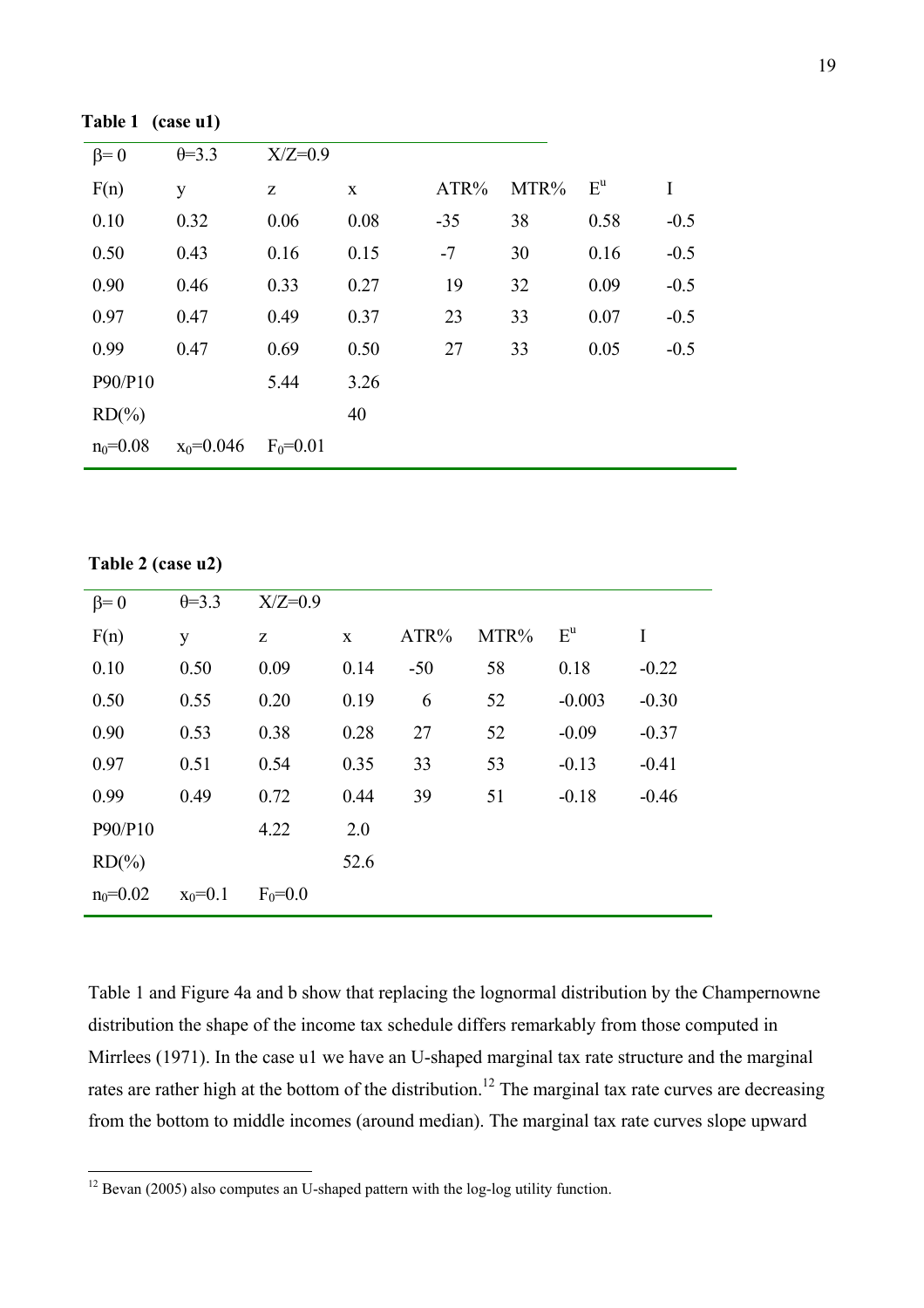starting at around the range 60-70 percentile of wage distribution and and then rise until income level at the 99th percentile. The U-shaped pattern is very close to the marginal rate structure commonly observed in many countries. This pattern has sometimes been referred to as a tax structure which sets the floor for poverty and the ceiling to riches on the egalitarian grounds. High marginal tax rates at lower income levels are due to the interaction between the various schemes for income support and income taxation at the lower end of the income scale. The U shape of tax schedules in Saez (2001) was a direct consequence of the U-shaped pattern of inverse hasard ratio. In our calculations the inverse hazard ratio is the L-shaped in all specifications considered, (see Figure B1a and B1b in appendix B). Hence, the shape tax schedule is determined by the interplay between all factors discussed in the context of formula (8). In the case u2 the marginal tax rates are much higher than in the case u1. (see Table 2 and Figures 5a-6b). In this case we can also find a slight U-shaped marginal tax rate curve. The marginal tax rates increase however for the lowest percentile and then fall and above middle incomes are roughly constant and finally rise again although not to the height at the rates applied to lower income individuals. In this case the marginal tax rate curves slope upward starting at around the range  $70 - 80$  percentile of the wage distribution, and then rise until income level at 97th percentile point. The point in which the marginal tax rate curve slopes upwards is much higher in Saez (2001), around 80000 dollars/year than in our cases. In the case u1 the elasticities are decreasing in incomes and in the case u2 the compensated elasticities decrease until the median income and then they remain constant.<sup>13</sup> Our results show that it is possible to get an U-shaped pattern without assuming constant wage elasticity as in Diamond (1998) and Saez (2001).

Unfortunately there is little evidence regarding the relationship between labour supply elasticities and wage rates. Analyzing data from an earlier labour supply study, Sadka,Garfinkel and Moreland (1982) computed the compensated wage elasticity for ach quintile of income distribution and find that it decreases as income increases. Röed and Ström (2002) (table 1 and 2) offer a review of the existing

<span id="page-20-0"></span><sup>&</sup>lt;sup>13</sup> Saez(2001, p.225) criticizes CES-specification because the income effects are unrealistically large, around -1. Emmanuel Saez has kindly clarified to me that his statement is not always correct and should have been qualified to

that income effect is around – 1 asymptotically in the case  $\varepsilon$ <1. Using (28) and denoting  $I = n \frac{dy}{dR}$  $I = n \frac{dy}{dx}$ , where

 $x = ny + R$  (R=the virtual income). We have  $(1 + n^{(\mathcal{E}-1)})$  $I = -\frac{1}{(1 + n^{(\varepsilon - 1)})}$ . Now we see that in the case  $\varepsilon = 1$  (case u1) I=-

<sup>0.5.</sup> When  $\varepsilon$ <1, then I converges to -1 as n goes to infinity. As seen in Table 2 I =-0.46 at the 99 percentile point of the n-distribution. It is very far from -1.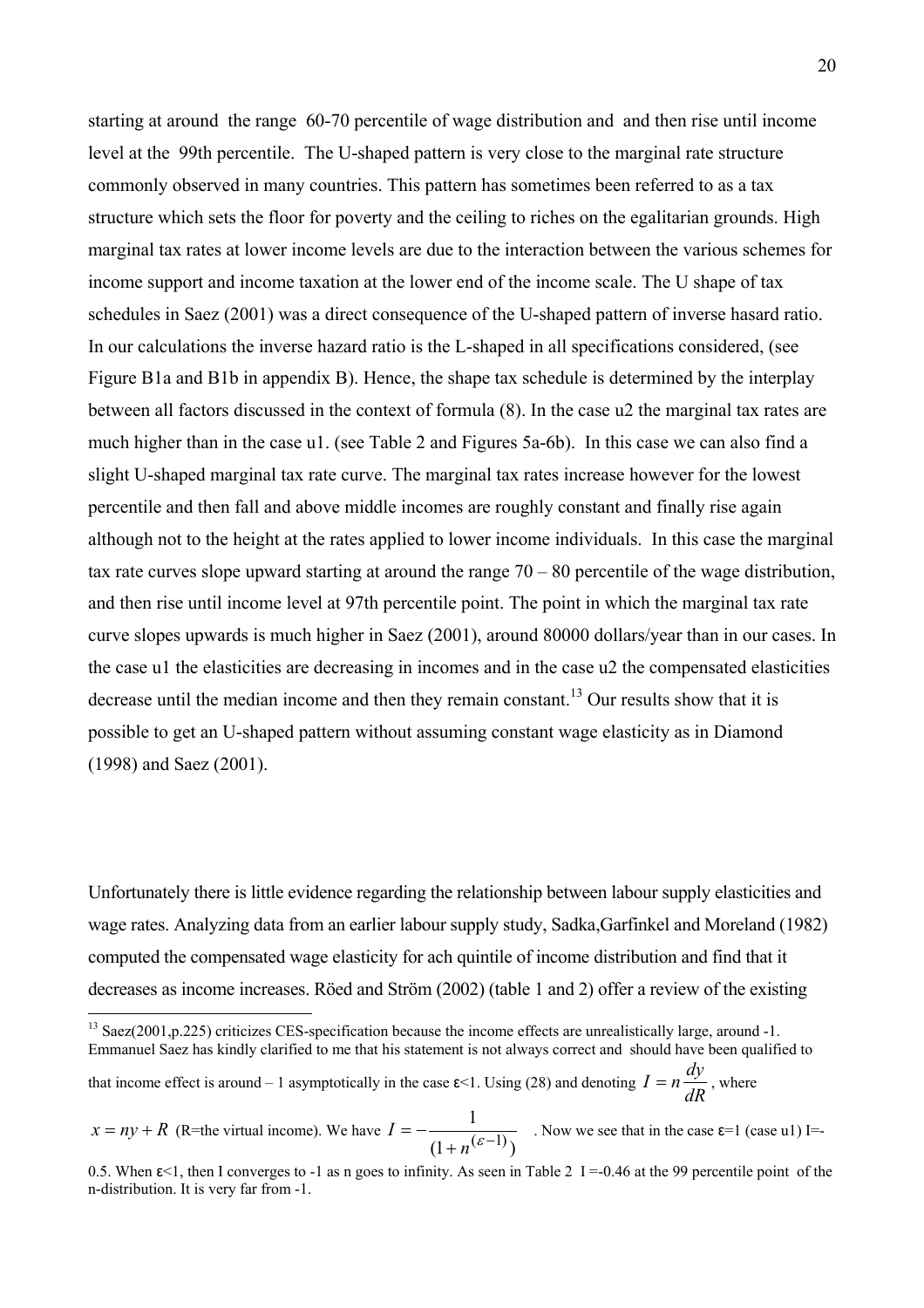more recent evidence. They conclude that the limited evidence indicates that labour supply elasticities are declining with household income. High labour supply elasticities among low-wage workers is also confirmed by empirical evaluations of various in-work benefit schemes operating in the US, UK and some other countries, see Blundell (2000) for a recent review. By contrast, there is empirical evidence on the elasticity of taxable income that higher elasticities are among high income individuals. See eg. Gruber-Saez (2002).

As shown in Figures 4a-7b and Figures B2a and b in appendix B for different utility functions and X/Z-ratios (revenue requirement), especially in the u1 case, the marginal rate curves are clearly Ushaped and even more with lower revenue requirement (higher X/Z). In other words with lower revenue requirement (higher X/Z) the tax schedule is more progressive in the sense that the range of rising marginal rates increases. This is just what our discussion suggested in the context of the marginal tax formula (8). Some intuition for this might be developed as follows. First, it may be useful to describe the income tax schedule so that it consists of two elements; the guaranteed income; an individual with no income would get the lump sum subsidy or the guaranteed income  $x(n_0) = x_0 = 0 - T(z = 0) = -T(0)$ . *(T(0)* is negative if the government has redistributive goals) and the pattern of marginal tax rates  $\tau(z)$ . The latter element describes both how the guaranteed element is clawed back or taxed away and how tax burden increase with income<sup>14</sup>. Consider the case where revenue requirement is positive but there is high concern for the poor. In this case it is likely that there will be a high guaranteed income (see Table 3) but also high marginal tax rates on the low income people to claw back revenue. As the revenue requirement falls, and in fact as it becomes negative so that outside resources are available, the minimum income requirement for the poor can be met easily without having to claw back revenue with high marginal tax rates. Thus we should expect to see low marginal tax rates on the poor.

0

 $\overline{a}$ 

<span id="page-21-0"></span><sup>&</sup>lt;sup>14</sup> Mathematically; total tax burden at income z is  $T(z) = T(0) + \int \tau(m) dm$ . *z*  $\tau(z) = T(0) + \int \tau(m) dm$  $(z) = T(0) + |\tau(m)|$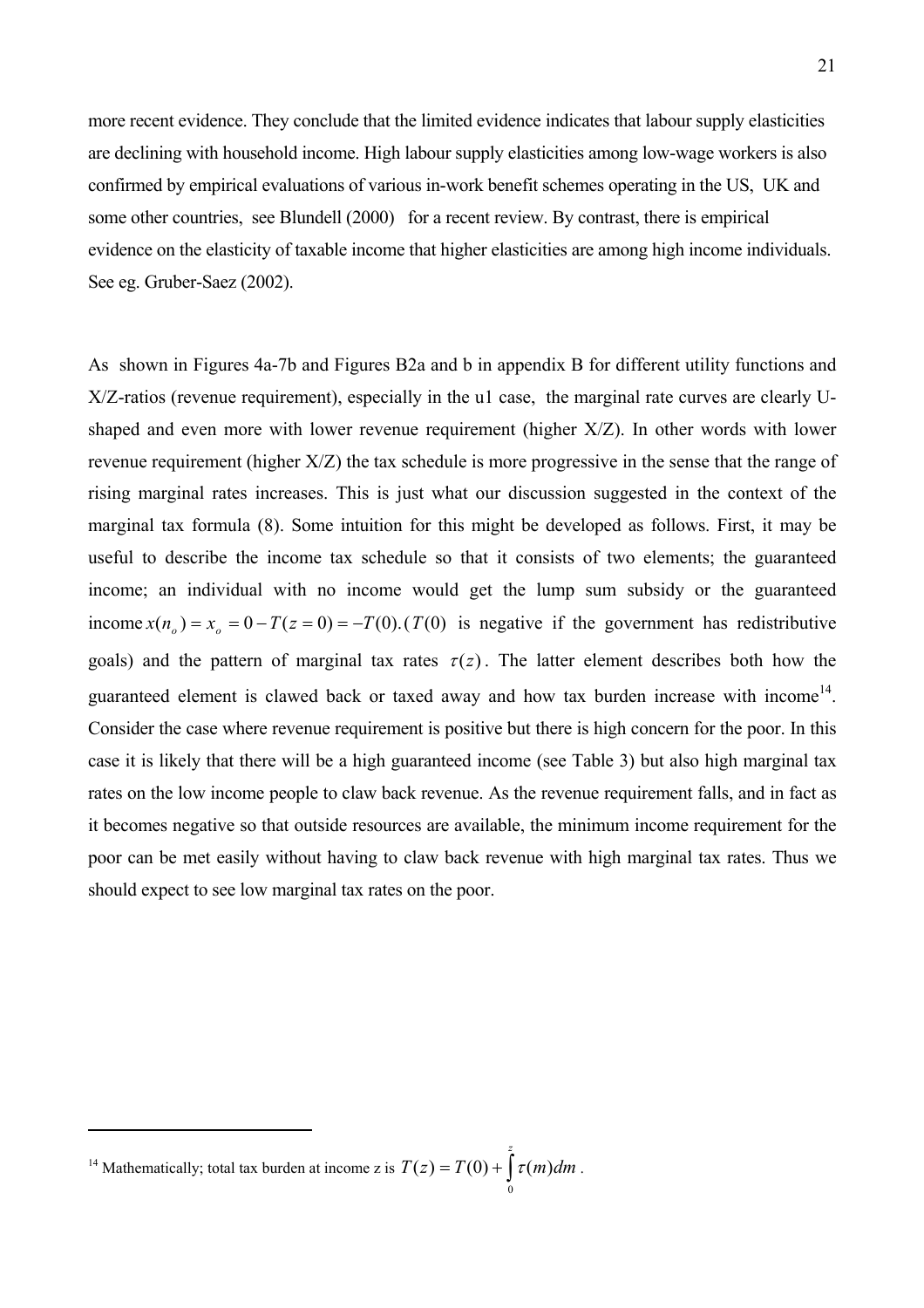

**Figure 4a** 



**Figure 4b**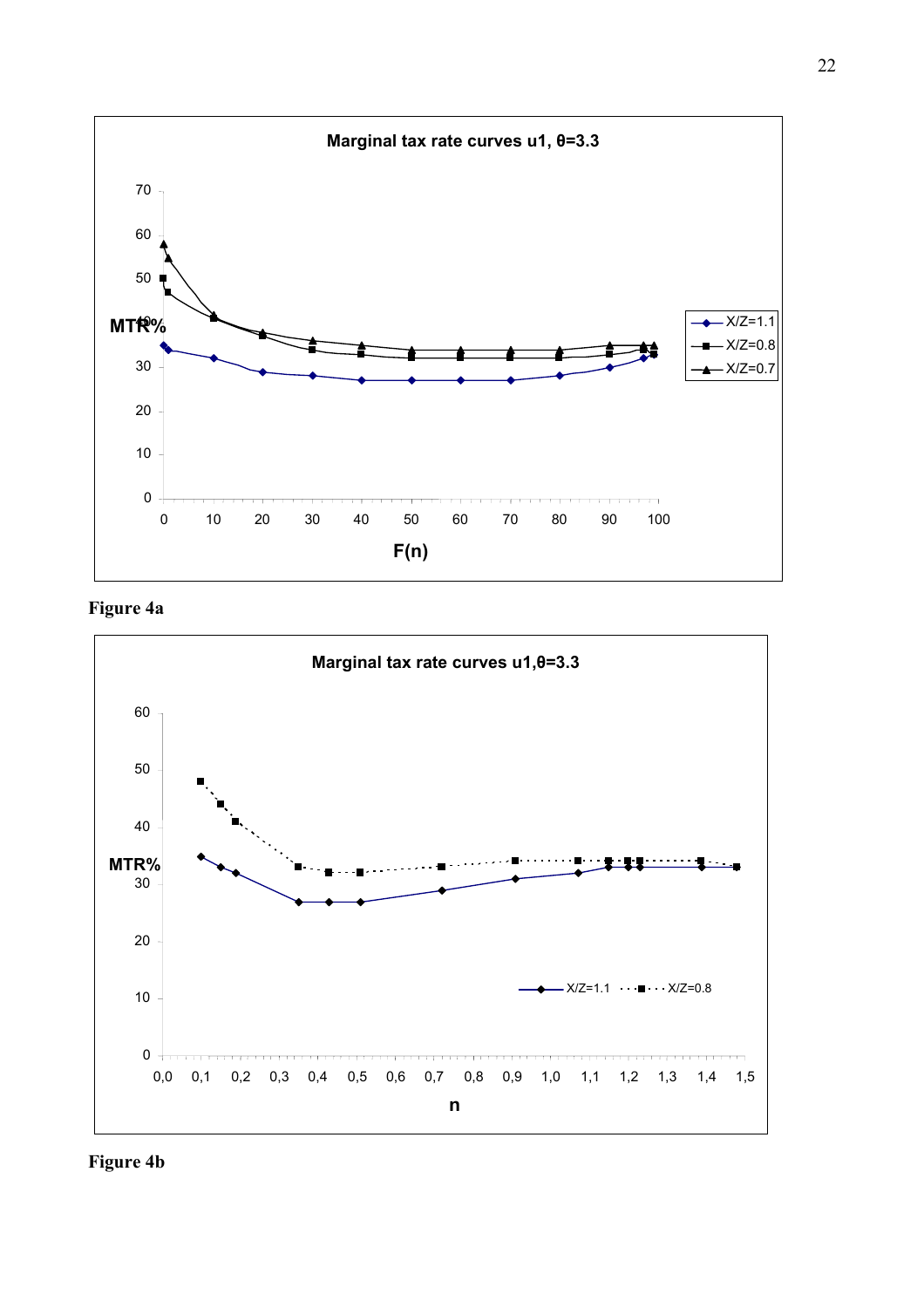

**Figure 5a** 



**Figure 5b**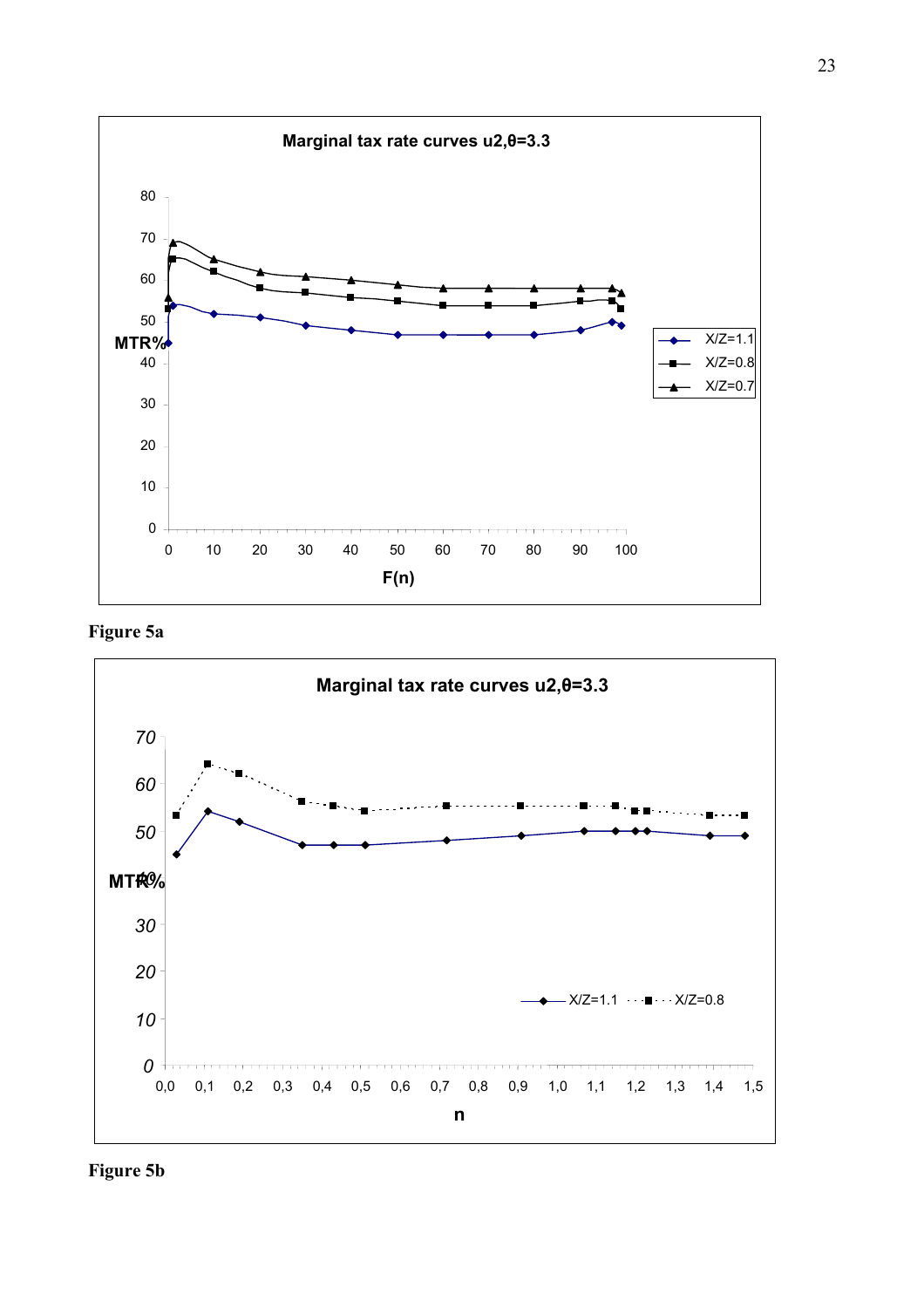To see how sensitive the shape of the tax schedule is to the choice of the parameter  $\theta$  in the Champernowne distribution we computed solutions for  $\theta$ =2.0 and 2.5 in the case u2. Figures 6a and 6b depict these cases. When  $\theta$ =2.0 the marginal tax rate is increasing with income. When  $\theta$ =2.5, the marginal tax rates increase for the lowest decile and then the marginal tax rates remain constant. In the case u1 (see Figure 6c) with  $\theta$  lower than 2.2 the marginal tax rate increase with income. These results reinforce the findings of Kanbur-Tuomala (1994) with lognormal distribution that when higher values of inherent inequality (here smaller θ) are used optimal marginal tax rates increase with the income over the majority of the population. Unlike in Kanbur-Tuomala (1994) with lognormal distribution we have here - practically speaking - a progressive marginal rate structure throughout.



**Figure 6a**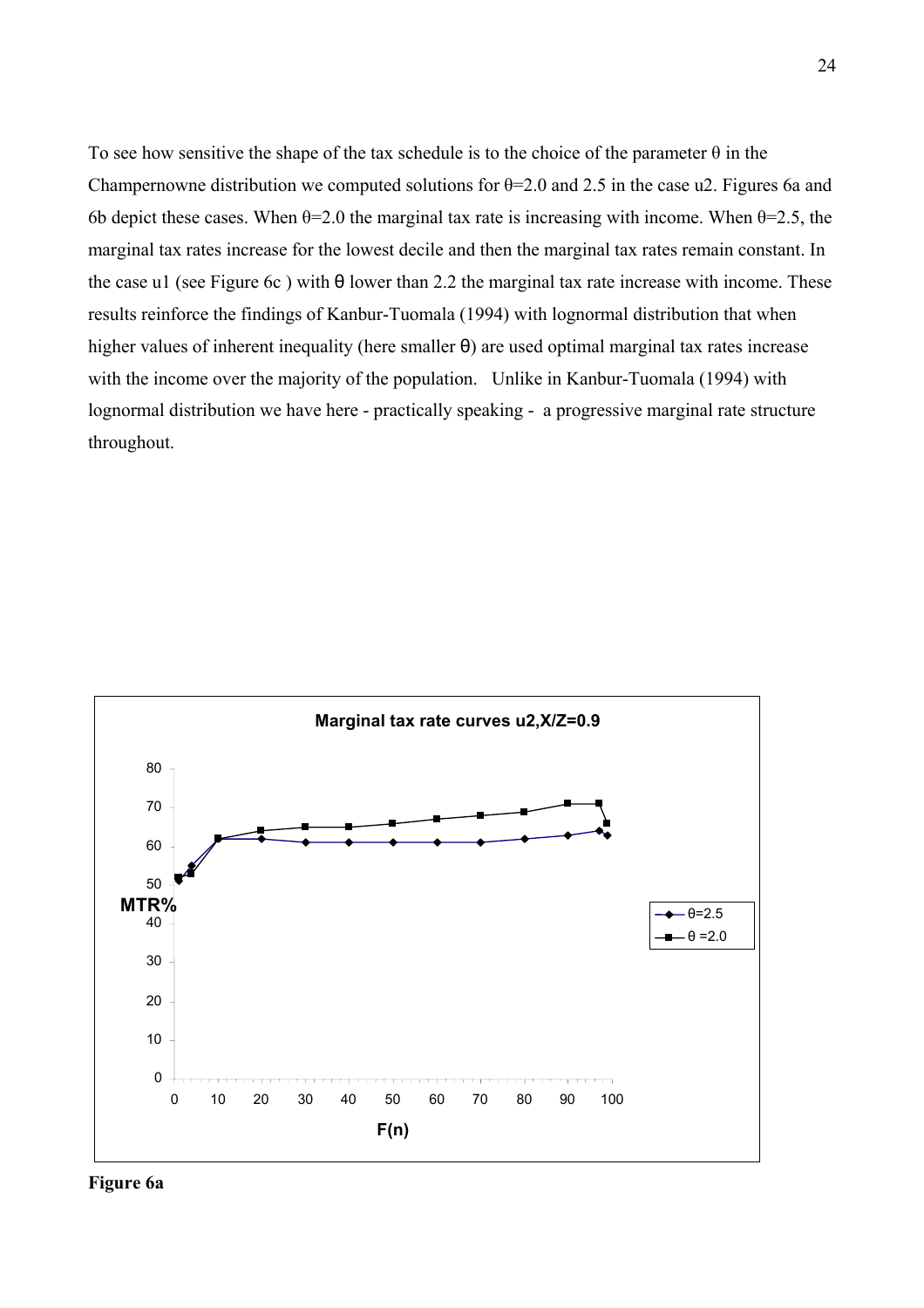

**Figure 6b** 



**Figure 6c**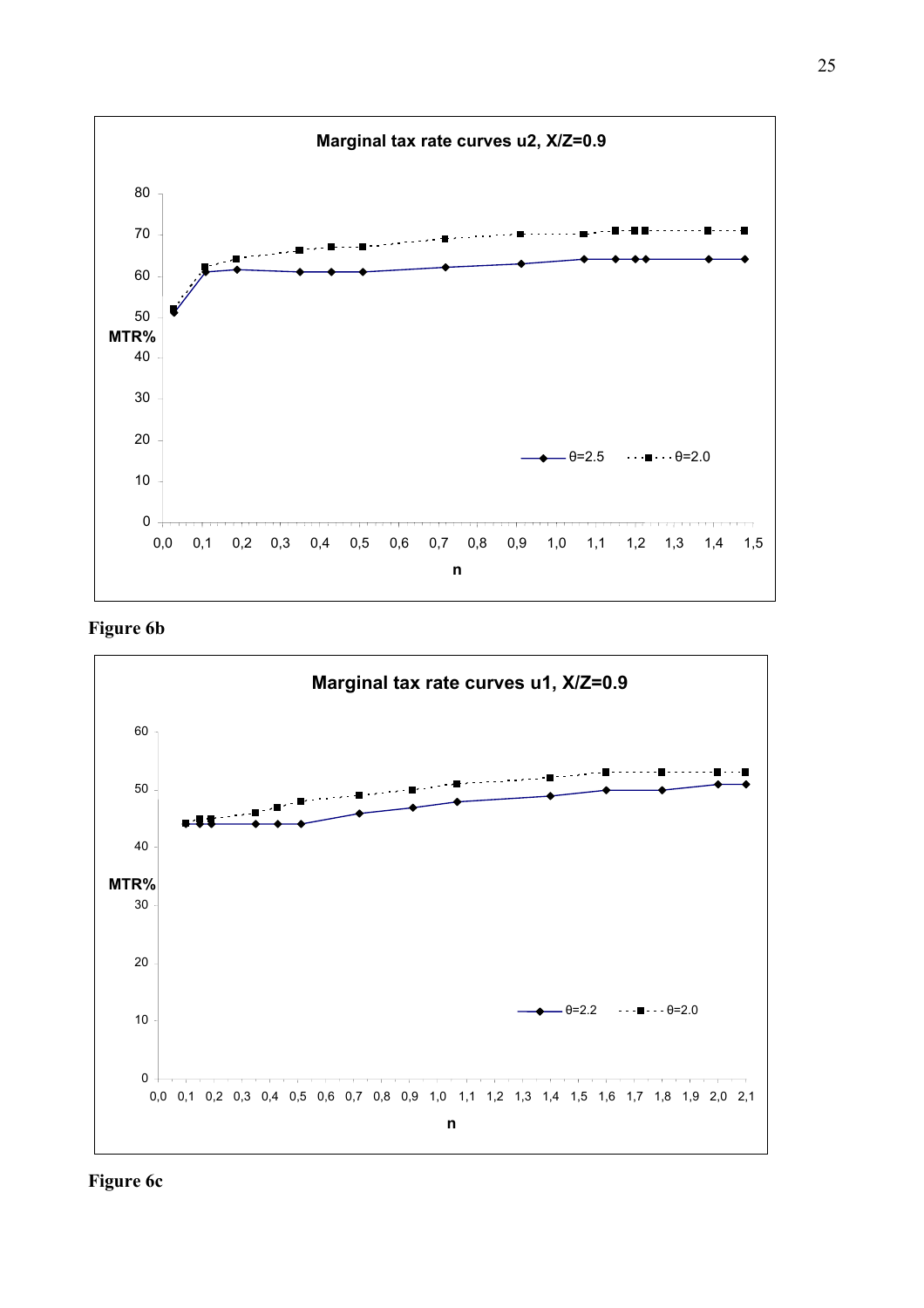What happens if higher inequality aversion is to be applied. Our numerical results (Figures 7a,b) seem to suggest that marginal tax rates tend to increase for all taxpayers with increasing inequality aversion . The shape of the tax schedule seems to change in a quite similar way as with increasing revenue requirement. Hence a high degree of inequality is akin to a high revenue requirement.



**Figure 7a**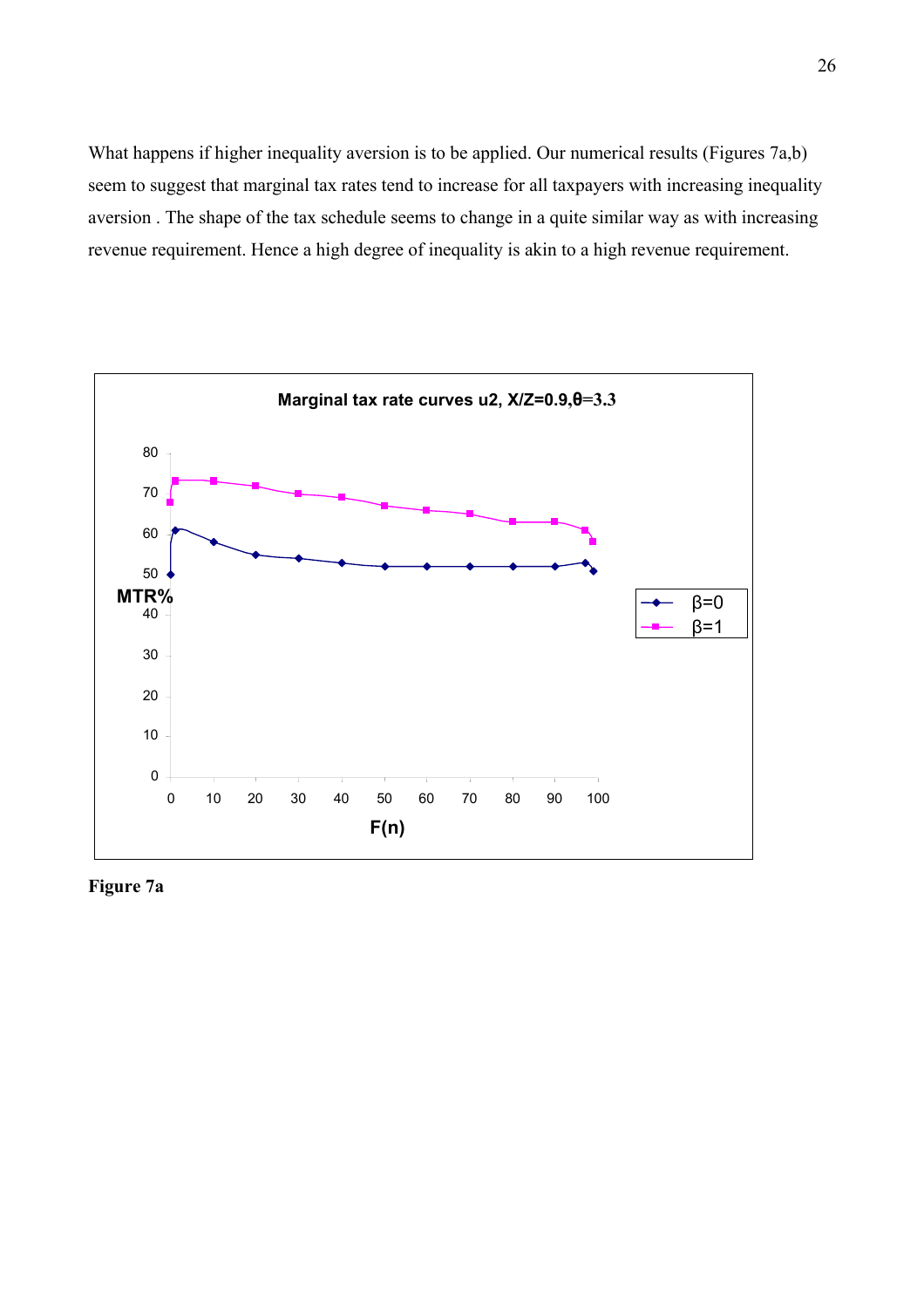

#### **Figure 7b**

It may also be some interest to compare the asymptotic rates to the optimal marginal tax rates.In the case u1 the asymptotic marginal rate must converge to  $+ \theta$  $\frac{2}{1+\theta}$ , which is 46.5 % in our specification. At the income level of  $F(n)=0.99$  optimal rates are far from their asymptotic rates (see Table 1). This also differs from the results in Saez (2001). The optimal rates he calculated are close to their asymptotic rates at the income level of \$200000 (up to this income level marginal tax rates increase)

The optimum is typically characterized by a certain fraction of individuals, at the bottom end, choosing not to work. Given that high marginal tax rates are optimal near the bottom, the finding that the percentage of those choosing not work at all is rather high might be unsurprising. It turns out to be so that things are not that straightforward. Namely in the case u2 (see Table 2) we have the highest marginal tax rates near the bottom, but the percentage of those choosing not to work is smaller than in other cases calculated.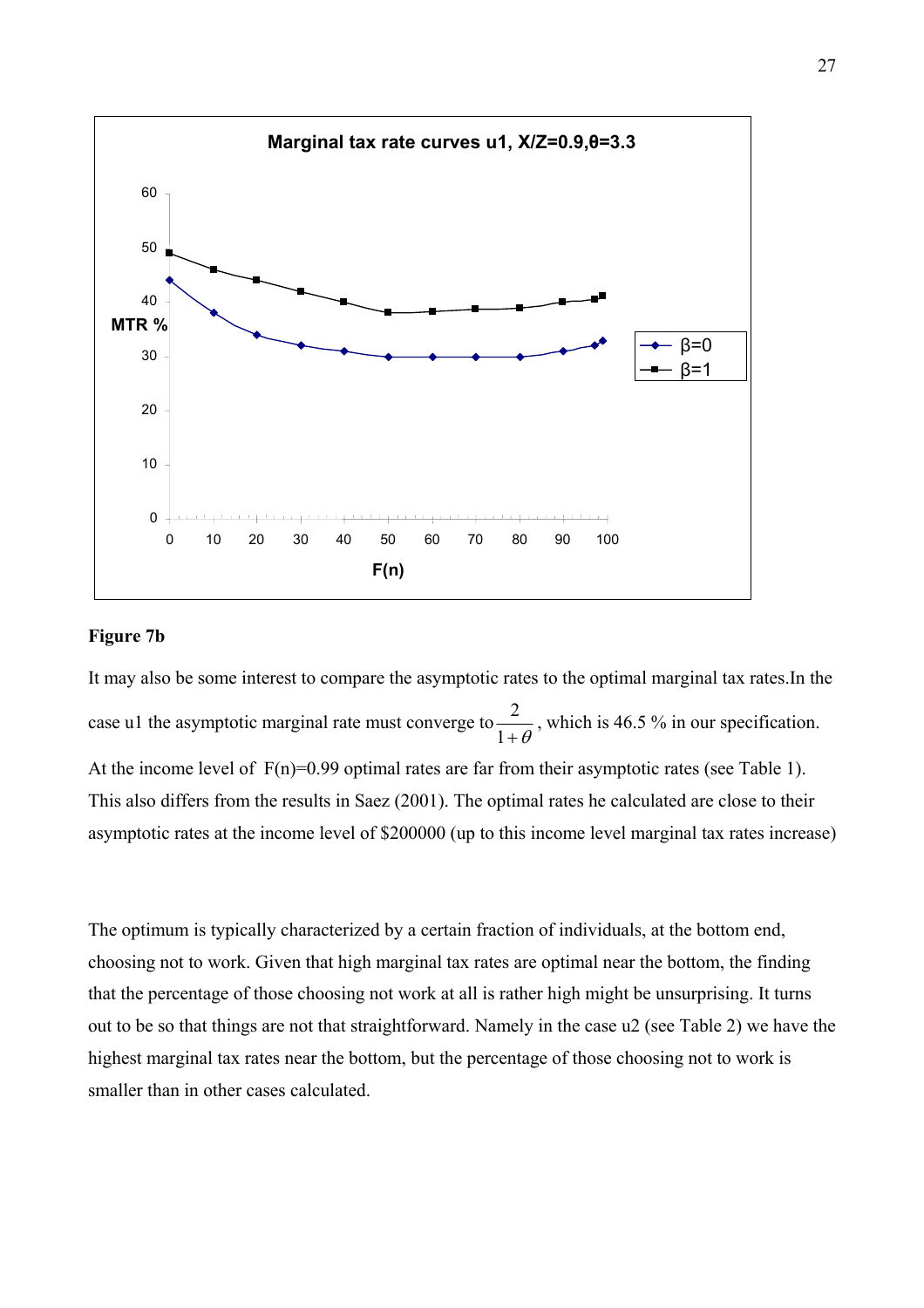We also explore how sensitive is the level of the guaranteed income or lump sum transfer component of the tax system to the specification of the model. And what is the relationship between the lump sum transfer and the progressivity of tax schedule. As we see from Table 2 and Figure 6 in the case u2 the marginal tax rates are much higher than in other cases considered and the guaranteed income  $x_0$  is also much higher and rather substantial compared with other cases. The table 3 displays the ratio of the guaranteed income to the average gross income with different utility functions and revenue requirement, X/Z. This ratio is clearly higher in the u2 case than other cases. Also in this case the extent of redistribution in terms of our measure RD is much larger (50.5%) than in other cases.

| X/Z | u1   | u2   |
|-----|------|------|
| 1.1 | 0.40 | 0.60 |
| 1.0 | 0.32 | 0.53 |
| 0.9 | 0.24 | 0.46 |
| 0.8 | 0.19 | 0.39 |
| 0.7 | 0.13 | 0.35 |

**Table 3. The ratio of the guaranteed income to the average gross income**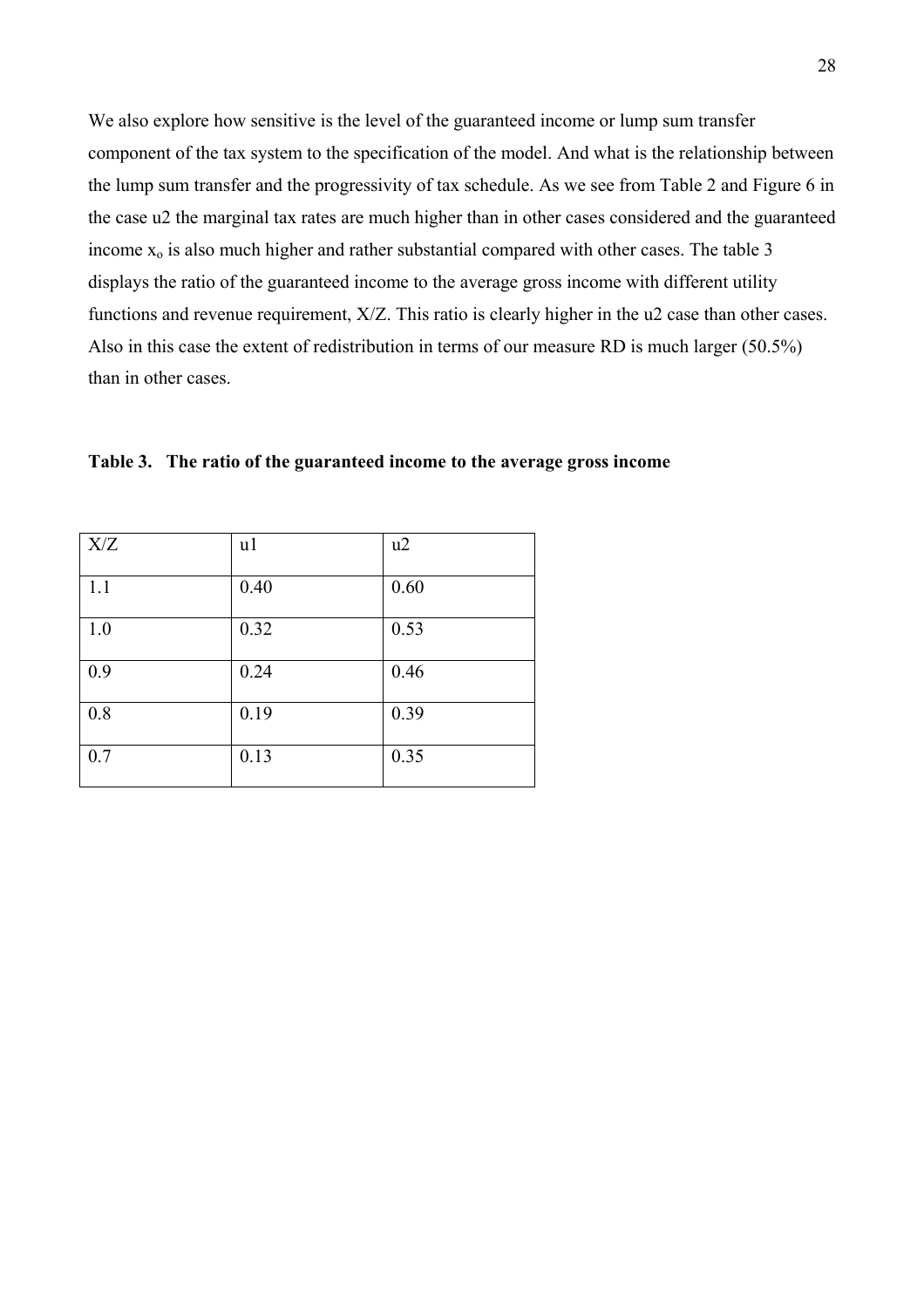## **5. Conclusions**

This paper shows that the assumed distribution of wages plays an important role in determining the optimal shape of non-linear income tax schedule. We replace the assumption of lognormal distribution used in several papers by the Champernowne distribution. Using numerical simulations we show that the U-shaped pattern of the marginal income tax rates can be obtained without assuming constant labour supply elasticity as in Diamond (1998) and Saez (2001). This paper also shows numerically that either a sufficiently high inherent inequality or a combination of sufficiently high inherent inequality and sufficiently low revenue requirement that leads to a pattern of optimally increasing marginal tax rates. Furthermore, it is also showed the central role of the revenue requirement in determining the shape of the schedule, the extent of redistribution and the level of the guaranteed minimum income.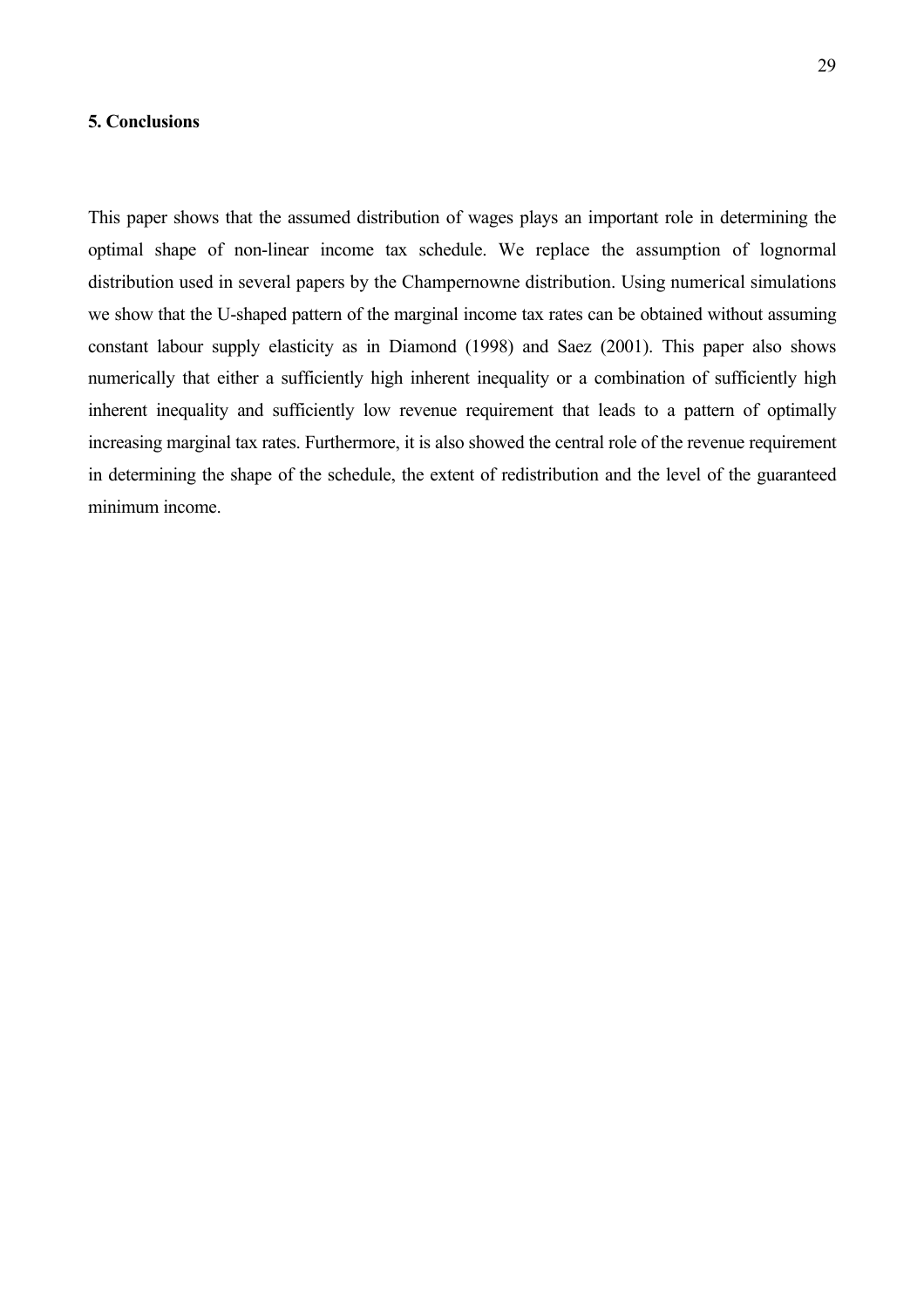#### **References**

Aitchison, J. & Brown, J.A.C., 1957, The lognormal distribution with special reference to its uses in economics, Cambridge University Press,.

Atkinson, A.B. and Stiglitz, J, 1980, Lectures on Public Economics, McGraw Hill,.

Atkinson,A.B., 1990, Public economics and the economic public, European Economic Review,34,225- 248,..

Atkinson, A.B., 1995, Public economics in Action, The basic income/flat tax proposal, The Lindahl Lectures,Oxford University Press,.

Bevan, D., 2005, On the shape of the optimal tax-transfer schedules under non-welfarist objectives, mimeo,Oxford University.

Blundell, R., , 2000, Work incentives and 'in-work' benefit reform: a review. Oxford Review of Economic Policy, 16, 1, 27-44.

Boadway, R., Cuff, K and M. Marchand, 2000, Optimal income taxation with quasi-linear preferences revisited, Journal of Public Economic Theory,.

Diamond, P., 1998. Optimal income taxation: an example with a U-shaped pattern of optimal marginal tax rates, American Economic Review, 88(1), pp.83-95.

Champernowne, D.G., 1952, The graduation of income distributions, Econometrica 20, 591-615.

Dahan. M. and Strawczynski, M., 2001The optimal non-linear income tax, American Economic Review.90(3), pp.681-686,.

Fisk, P.R., 1961a, The graduation of income distribution, Econometrica,29, 171-185.

Fisk, P.R., 1961b, Estimation of location and scale parameters in a truncated grouped sech-square distribution, Journal of the American Statictical Association, 56,692-702.

Ritva Immonen-Ravi Kanbur-Mick Keen-Matti Tuomala, 1998, Tagging and taxing: the optimal use of categorical and income information, Economica, vol 65, 179-92

Kaplow, L, 2004, Concavity of Utility, Concavity of Welfare and Redistribution of Income", Discussion paper, Harvard Law School.

Kanbur, R. and Tuomala, M, 1994, Inherent inequality and the optimal graduation of marginal tax rates, Scandinavian Journal of Economics 96 (2), pp. 275-282.

Mirrlees, J.A., 1971, An exploration in the theory of optimum income taxation, Review of Economic Studies 38, pp.175-208.

Mirrlees, J.A., 1976, Optimal tax theory, a synthesis, Journal of Public Economics 6,327-58.

Revesz, J., 1989. The optimal taxation of labour income, Public Finance 44, pp.453-75.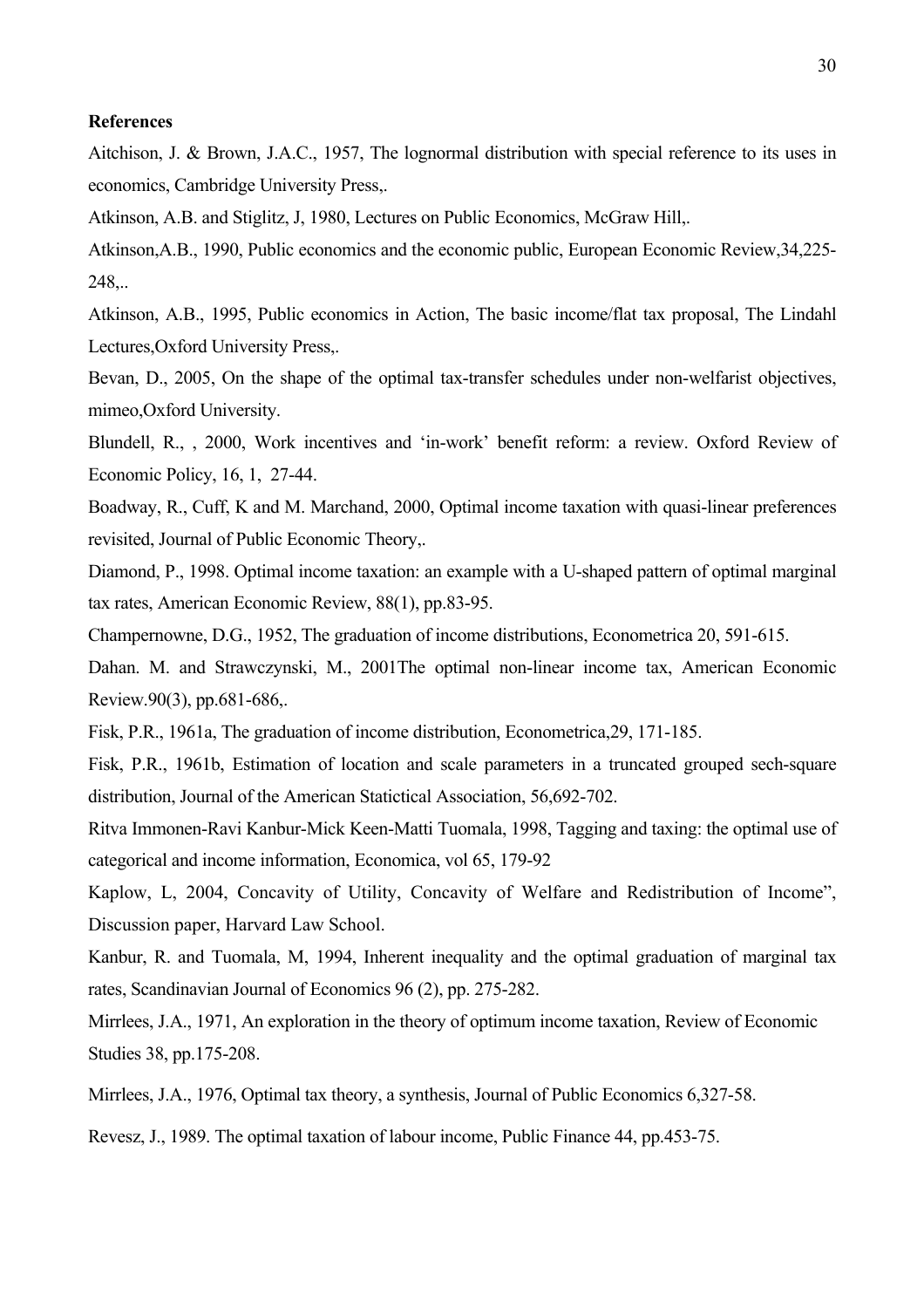Roberts, K., 2000, A reconsideration of optimal income tax, in Incentives, Organization and public Economics, papers in Honour of Sir James Mirrlees, eds by P.Hammond and G.Myles, Oxford University Press.

Röed, K and S.Ström , 2002, Progressive taxes and the labour market: Is the trade-off between equality and efficiency inevitable? Journal of Economic Surveys vol 16 no1.

Sadka, E, Garfinkel.I and K. Moreland, 1982, Income testing and Social Welfare: An Optimal Tax – Transfer Model in Income –Tasted Transfers programs: The case for and against in Garfinkel (ed.) Saez, E., 2001, Using elasticities to derive optimal income tax rates, Review of Economic Studies 68, pp.205-229.

Stern, N., 1986, On the specification of labour supply functions, in Unemployment, search and labour supply, edited by R. Blundell and I.Walker, Cambridge University Press.

Tuomala,M., 1984, On the optimal income taxation: some further numerical results, Journal of Public Economics 23, 351-66.

Tuomala, M, 1990, Optimal income tax and redistribution, Clarendon Press, Oxford.

Tuomala, M, 2003, On Optimal non-linear income taxation: numerical results revisited, Tampere Economic Working Papers, Net series no 17, University of Tampere.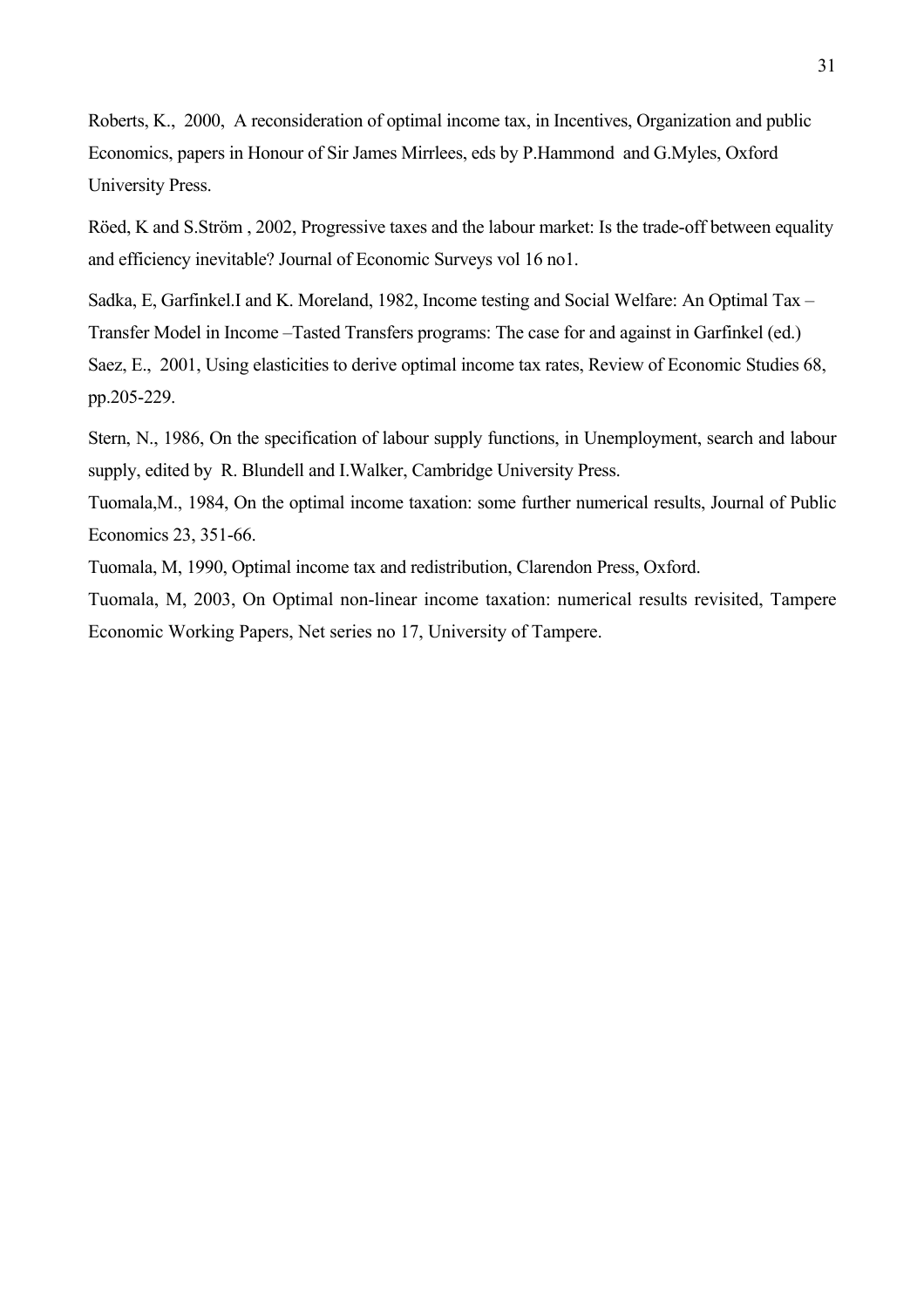#### **Appendix A**

 $W'(u(n^*))u(x, y)$  is decreasing in  $n^*$ 

Proof: We prove this in case of a general utility function  $u=u(x,y)$ . Differentiating  $W'(u(n^*))u_x(x, y)$  we have

 $W''u_xu' + W'(u_{xx}x' + u_{xy}y')$  (A1)

So long as W is concave the first term of  $(A1)$  is negative. Hence it suffices to show that  $\psi = (u_{xx}x' + u_{xy}y') < 0$ Since  $x(n) = ny(n) - T(ny(n))$ , we have  $x' = (1 - \tau)(nv' + v)$ 

so that  $\psi = (u_{xx}(1-\tau)y + (u_{xx}(1-\tau)n + u_{yy})y')$ 

Using the first order conditions of individual's utility maximization we have

$$
\psi = (u_{xx}(1-\tau)y - (\frac{u_y}{u_x})(u_{xx} - u_{xy}(\frac{u_x}{u_y}))y')
$$

Define leisure  $l = 1 - y$  and  $\varsigma(x, l) = u(x, l - l)$ . So  $\varsigma_l = -u_y$  and  $\varsigma_k = -u_{yx}$ . Now

$$
\psi = (u_{xx}(1-\tau)y - (\frac{\varsigma_l}{\varsigma_x})(\varsigma_{xx} - \varsigma_{xt}(\frac{\varsigma_x}{\varsigma_l}))y') < 0
$$

if leisure is normal.

Above we assume that y>0. For those n for which  $y(n) = 0$ ,  $W'u_x$  is constant.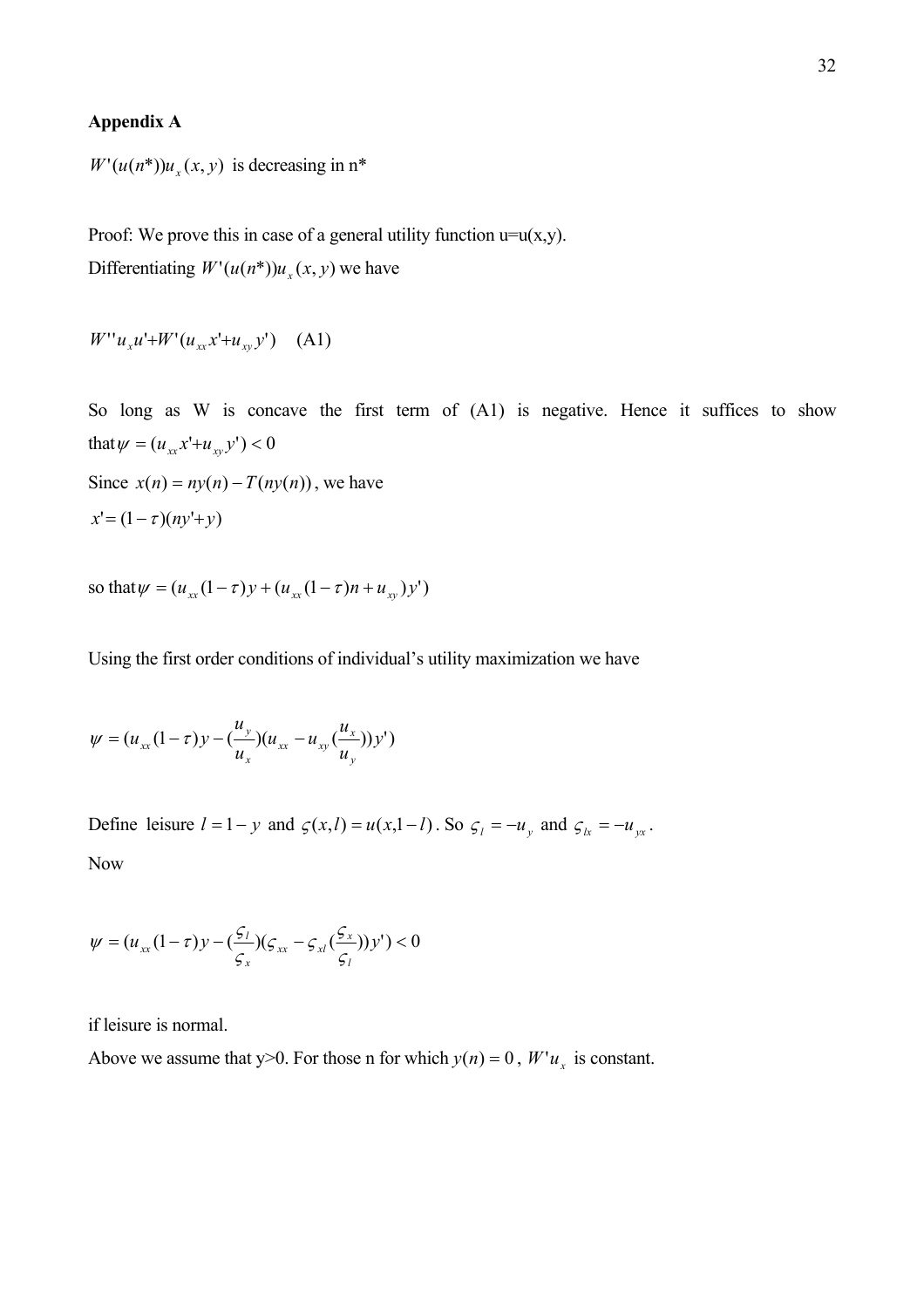# **Appendix B**

**Fig B1a (1-H(z))/zh(z)** 

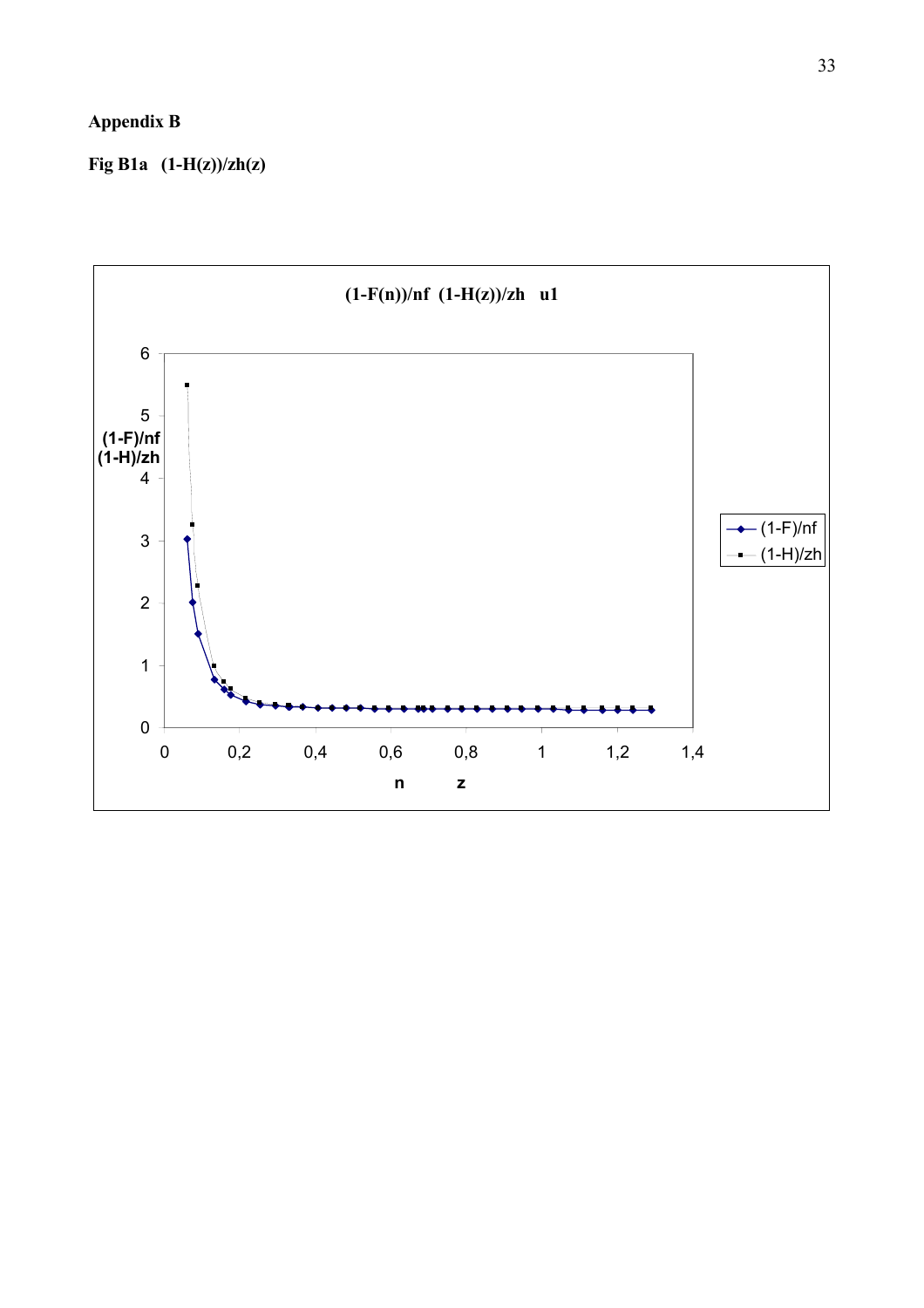

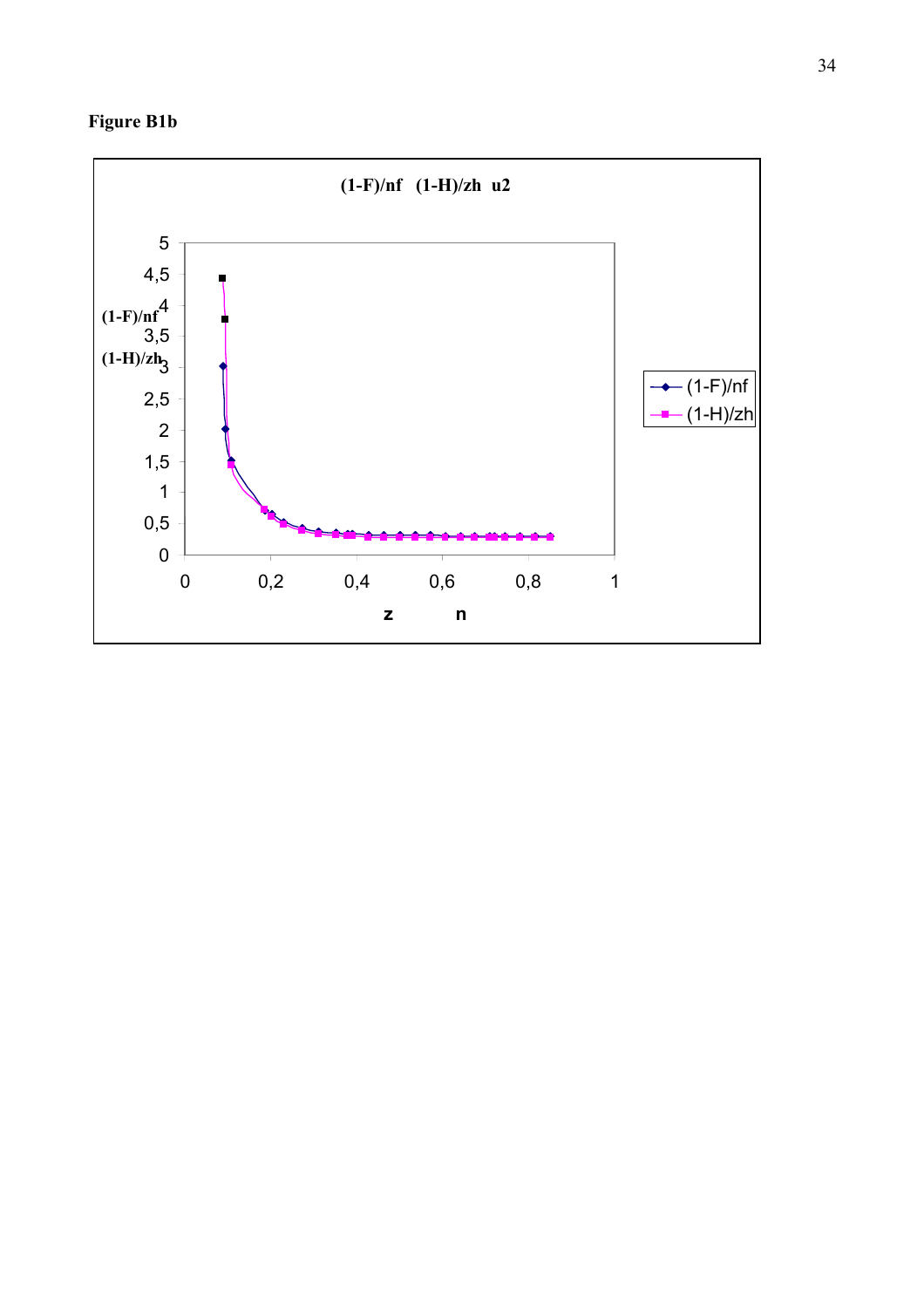



**Figure B2b** 

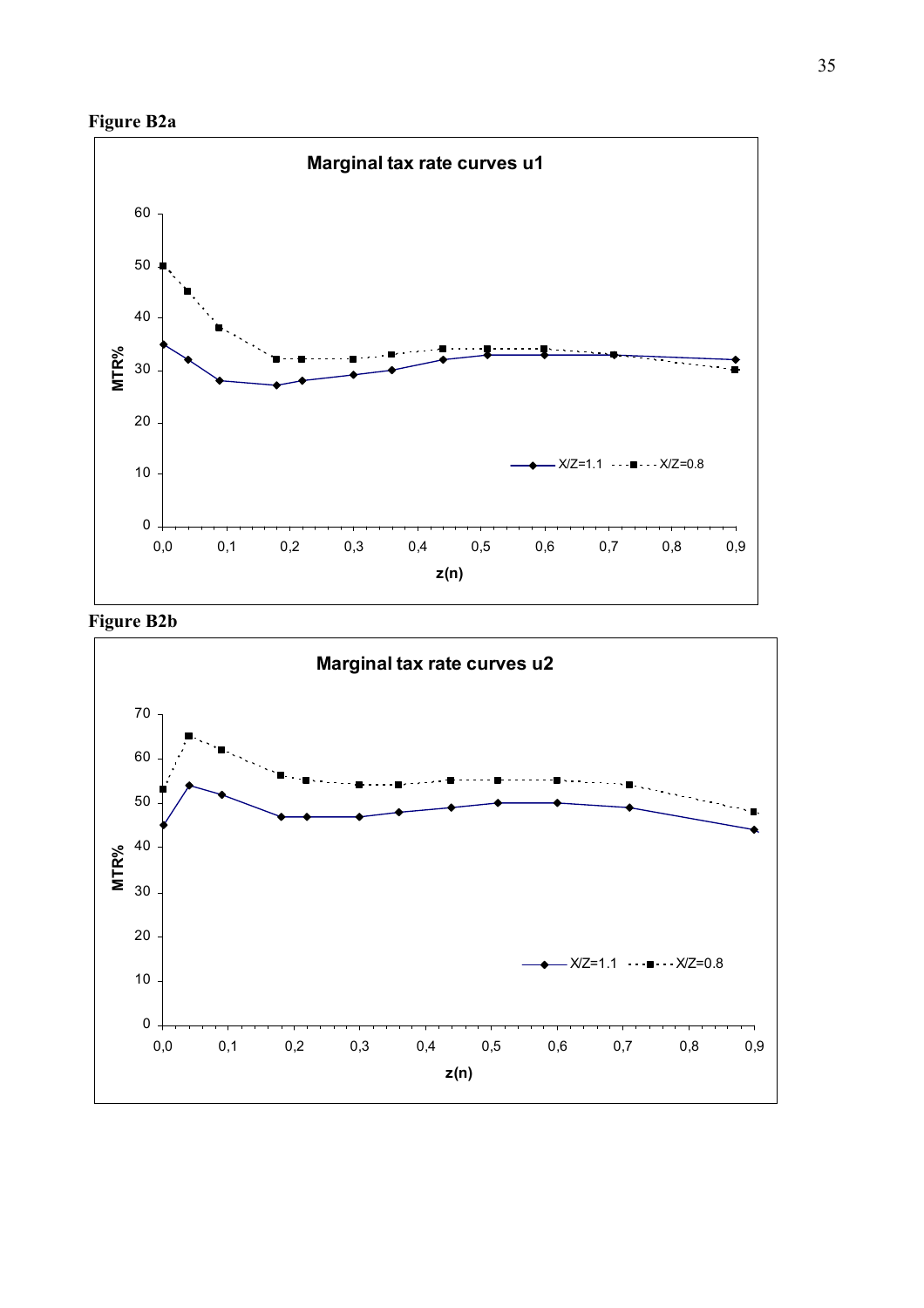



**Figure B3b**